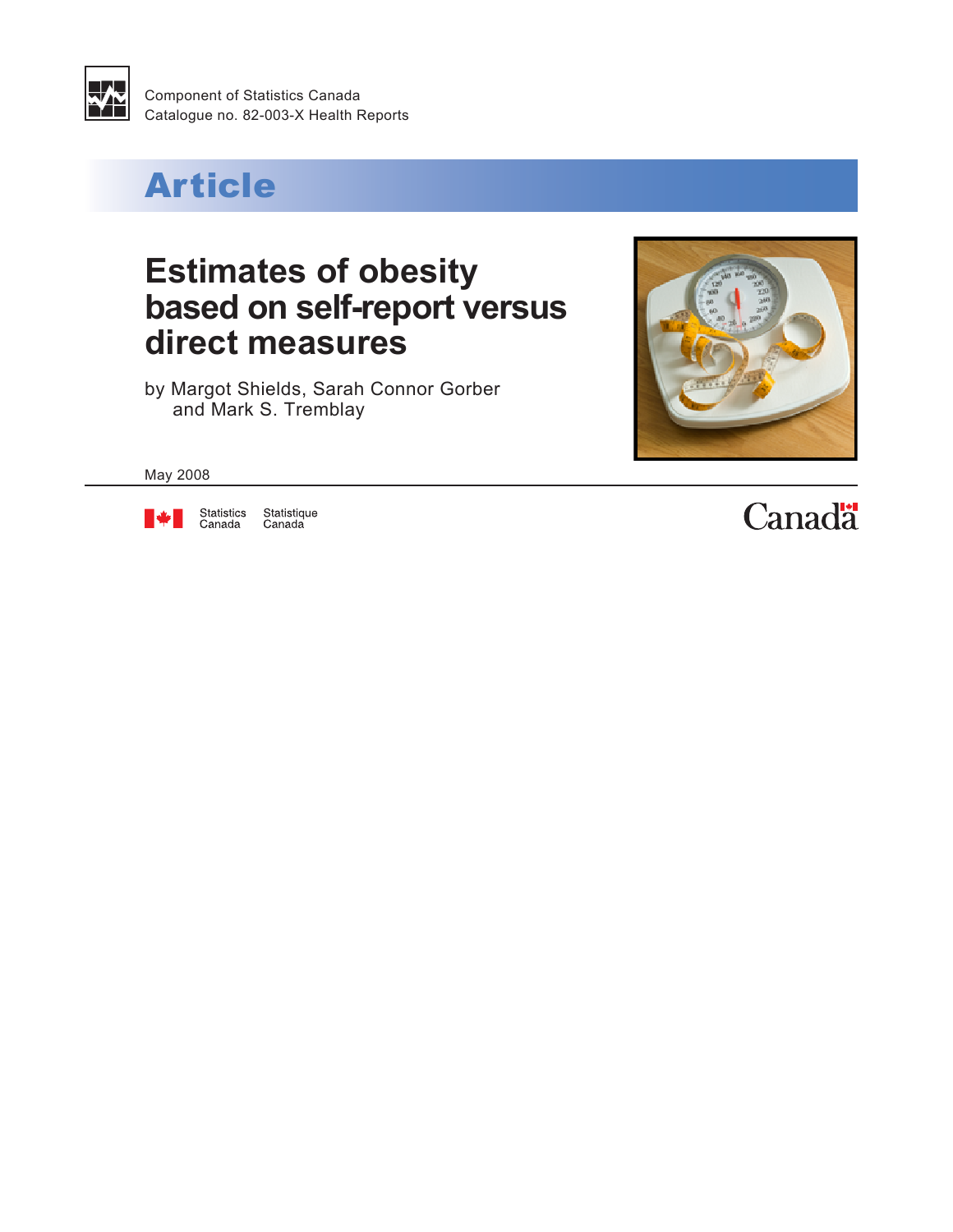# **E**stimates of obesity based on self-report versus direct measures

1

*Margot Shields, Sarah Connor Gorber and Mark S. Tremblay*

 $\sum_{t}$ opulation health surveys often base estimates of the prevalence of obesity on calculations of body mass index (BMI), which is a measure of weight in relation to height. Since the mid-1990s, Statistics Canada's two major health surveys, the Canadian Community Health Survey (CCHS) and the National Population Health Survey (NPHS), have generally relied on respondents to report their weight and height and used these data to estimate BMI.

A recent systematic review of the literature substantiated the existence of a bias associated with self-reported weight and height data.<sup>1</sup> Most studies have found that self-reports underestimate weight and overestimate height. Therefore, estimates of the prevalence of obesity based on self-reports tend to be lower than those based on measured data. As well, some evidence indicates that associations between obesity and morbidity differ depending on whether BMI is calculated with self-reported or measured data.<sup>2,3</sup>

In 2005, the CCHS collected both self-reported and measured height and weight from a subsample of respondents. Using these data, this study documents the magnitude of the bias that exists for the Canadian population when height, weight and BMI are based on selfreports rather than on physical measures. Factors associated with reporting error are examined.

#### **Abstract** *Objectives*

Based on a representative sample of the Canadian population, this article quantifies the bias resulting from the use of self-reported rather than directly measured height, weight and body mass index (BMI).

#### *Methods*

The analysis is based on 4,567 respondents to the 2005 Canadian Community Health Survey (CCHS) who, during a face-to-face interview, provided self-reported values for height and weight and were then measured by trained interviewers.

#### *Results*

On average, males over-reported their height by 1 cm, and females, by 0.5 cm. Females under-reported their weight by an average of 2.5 kg; males, by 1.8 kg. Reporting bias in weight was strongly associated with measured BMI category. Under-reporting of weight was high among people who were overweight, and particularly high among those who were obese, compared with people of normal weight. When based on measured rather than on self-reported values, the prevalence of obesity was 9 percentage points higher among males and 6 points higher among females.

### **Keywords**

body mass index, measurement error, misclassification, obesity, self-report, sensitivity and specificity, validity

## **Authors**

Margot Shields (613-951-4177; Margot.Shields@statcan.ca) and Sarah Connor Gorber (613-951-1193; Sarah.Connorgorber@statcan.ca) are with the Health Information and Research Division, and Mark S. Tremblay (613-951-4385; Mark.Tremblay@statcan.ca) is with the Physical Health Measures Division at Statistics Canada, Ottawa, Ontario, K1A 0T6.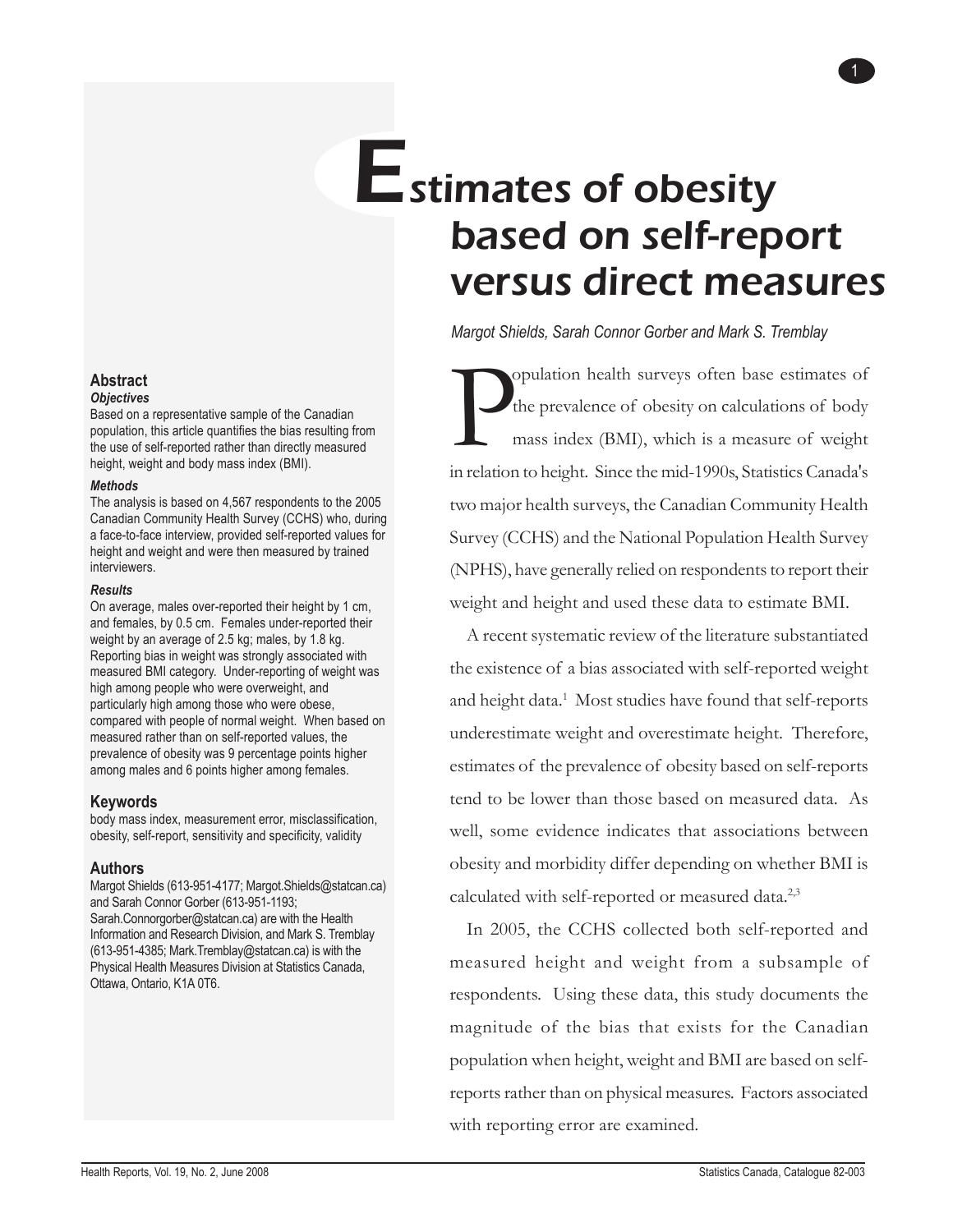## **Methods**

2

## **Data source**

Data are from the 2005 CCHS. The CCHS covers the population aged 12 years or older living in private households. It excludes residents of Indian reserves, of institutions, and of some remote areas; full-time members of the Canadian Armed Forces; and civilian residents of military bases. Interviews for the 2005 CCHS were conducted between January and December of that year. The response rate was 79%, yielding a sample of 132,947 respondents.

Three sampling frames were used to select the sample of households for the 2005 CCHS: 49% of households came from an area frame; 50% from a list frame of telephone numbers; and the remaining 1%, from a Random Digit Dialing (RDD) sampling frame. Because of cost considerations, measured height and weight were collected for only a subsample ("subsample 2") of respondents, all of whom were from the area frame. Residents of the territories were not included in this subsample.

In total, 7,376 CCHS respondents were selected for subsample 2. Measured height and weight were obtained for 4,735 of them. The main reason for non-response was refusal. Because measured height and weight were recorded for only 64% of the selected respondents in subsample 2, an adjustment was made to minimize non-response bias. A special sampling weight was created by redistributing the sampling weights of non-respondents to respondents, using response propensity classes. The variables used to create these classes were: region (British Columbia, Prairies, Ontario, Quebec, Atlantic provinces), age, sex, household size, marital status, rural/urban indicator, and quarter of collection.

Of the 4,735 respondents for whom measured height and weight were collected, 125 were excluded from this analysis because self-reported height or weight was missing, and 43 women were excluded because they were pregnant at the time of the survey. This left 4,567 respondents.

A detailed description of the CCHS methodology is available in a published report.<sup>4</sup>

## **Analytical techniques**

The bias associated with using self-reported data for weight, height and BMI was estimated by calculating the difference between measured and self-reported values (measured minus self-reported). A positive difference indicates under-reporting, and a negative difference, over-reporting.Respondents whose measured minus self-reported value was five or more standard deviations from the mean were considered outliers and dropped from the analysis (28 records were dropped for weight, 30 for height, and 32 for BMI).

Because the validity of self-reported data differs between the sexes, $5-9$  separate analyses were conducted for males and females. To identify factors associated with reporting bias, differences between measured and self-reported values were examined in relation to: age, household income, immigrant status, leisure-time physical activity level, and measured weight, height and BMI. Multiple linear regression models were used to determine which factors were independently associated with the bias.

Respondents were classified into BMI categories (see Definitions). The degree of misclassification that resulted from using self-reports to estimate the prevalence of the various BMI categories was assessed by calculating sensitivity and specificity. Sensitivity is the percent of true positives, and specificity, the percent of true negatives. For example, for obesity (BMI 30 kg/ $m^2$  or more), sensitivity is the percentage of respondents classified as obese based on self-reported values among those classified as obese based on measured values; in other words, the percentage of obese respondents who reported themselves as such. Specificity is the percentage of respondents classified as not obese (BMI less than 30 kg/m<sup>2</sup>) based on self-reported values among those who were not obese based on measured values; that is, the percentage of respondents who reported that they were not obese and among those who actually were not obese.

All estimates were weighted to represent the household population aged 12 years or older in 2005 (using the weight created to adjust for non-response to measured height and weight in subsample 2). To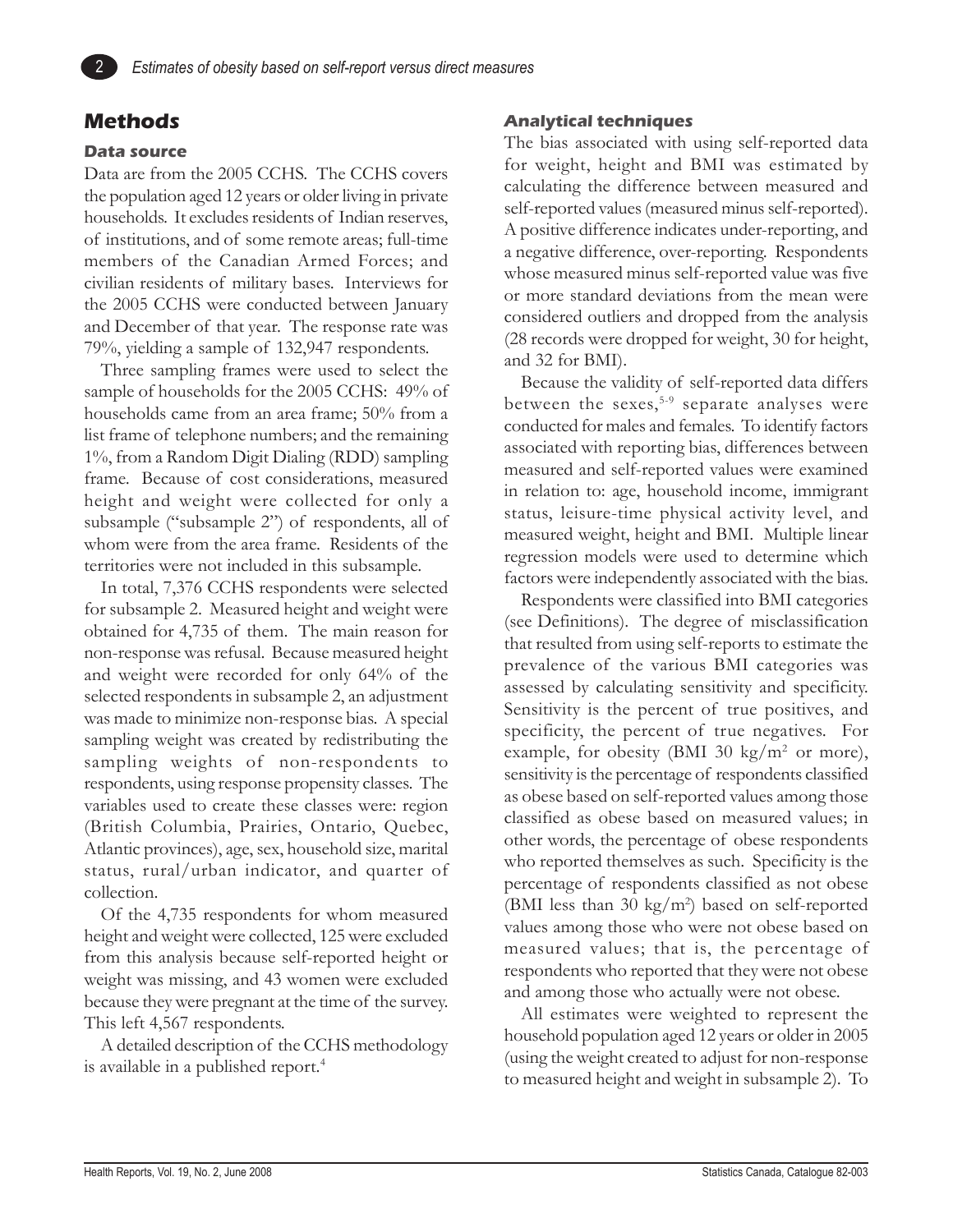account for the survey design effect of the CCHS, standard errors, coefficients of variation, and 95% confidence intervals were estimated using the bootstrap technique.10-12 Differences between estimates were tested for statistical significance, which was established at the 0.05 level.

## **Definitions**

*Self-reported height and weight* were collected with the questions:

- "How tall are you without shoes on?" Categories for height in feet and inches were listed on the questionnaire, with corresponding metric values in brackets. Interviewers were instructed to round up to the closest inch for respondents who reported half-inch measures.
- "How much do you weigh?" If asked, interviewers told respondents to report weight without clothing. After reporting their weight, respondents were asked if they had reported in pounds or kilograms. Most respondents (94%) reported in pounds.

The majority of respondents (73% of males and 67% of females) reported values for their weight that ended in 0 or 5, although it would be expected that by chance only about 20% of respondents would have end-digits of 0 or 5 (10% for each value). This *end-digit preference* is another factor that was examined in relation to reporting bias.

CCHS interviewers were trained to measure the height and weight of respondents. Height was measured to the nearest 0.5 cm, and weight, to the nearest 0.1 kg. Calibrated scales (ProFit UC-321 made by Lifesource) and measuring tapes were used to ensure accuracy and consistency. The interview lasted about 50 minutes—respondents were asked their height and weight near the beginning, and measurements were taken close to the end.

*Body mass index (BMI)* is a measure of weight adjusted for height. In this analysis, BMI was derived from both measured and self-reported values. BMI is calculated by dividing weight in kilograms by the square of height in metres. Based on Canadian guidelines,13 which are in line with those of the World Health Organization,<sup>14</sup> BMI for adults is classified into six categories:

| Category        | BMI $kg/m2$ range    |
|-----------------|----------------------|
| Underweight     | (BMI less than 18.5) |
| Normal weight   | (BMI 18.5 to 24.9)   |
| Overweight      | (BMI 25.0 to 29.9)   |
| Obese class I   | (BMI 30.0 to 34.9)   |
| Obese class II  | (BMI 35.0 to 39.9)   |
| Obese class III | (BMI 40.0 or more)   |
|                 |                      |

For adults aged 18 or older, respondents were assigned to *height* and *weight quartiles* based on weighted distributions. Separate quartile cut-points were established for men and women.

The International Obesity TaskForce (IOTF) has recommended that overweight and obesity among children and adolescents be determined by extrapolating the adult cut-points of  $25 \text{ kg/m}^2$  for overweight and 30 kg/m<sup>2</sup> for obese to create sexand age-specific values.15 In this analysis, 12- to 17 year-olds were classified as *normal weight, overweight* or *obese* based on these IOTF criteria; all obese adolescents were assigned to obese class I.

*Immigrants* were defined as those who were born outside of Canada and were not Canadian citizens by birth. Immigrant respondents were categorized into two groups according to length of residence in Canada: 0 to 10 years, and 11 or more years.

*Leisure-time physical activity level* was based on total energy expenditure (EE) during leisure time. EE was calculated from the reported frequency and duration of all of a respondent's leisure-time physical activities in the three months before the 2005 CCHS interview and the metabolic energy demand (MET value) of each activity, which was independently established.16

EE =  $\sum$ (Ni<sup>\*</sup>Di<sup>\*</sup>MET<sub>i</sub> / 365 days) where

 $Ni =$  number of occasions of activity i in a year,  $Di =$  average duration in hours of activity i, and  $METi = a constant value for the metabolic energy$ cost of activity i.

An EE of 3 or more kilocalories per kilogram per day (KKD) was defined as *active*; 1.5 to 2.9 KKD, *moderately active*; and less than 1.5 KKD, *inactive*.

*Household income* groups were derived by calculating the ratio between the total household income from all sources in the previous 12 months and Statistics Canada's' low-income cutoff (LICO) specific to the number of people in the household, the size of the community, and the survey year. These adjusted income ratios were grouped into deciles (10 groups,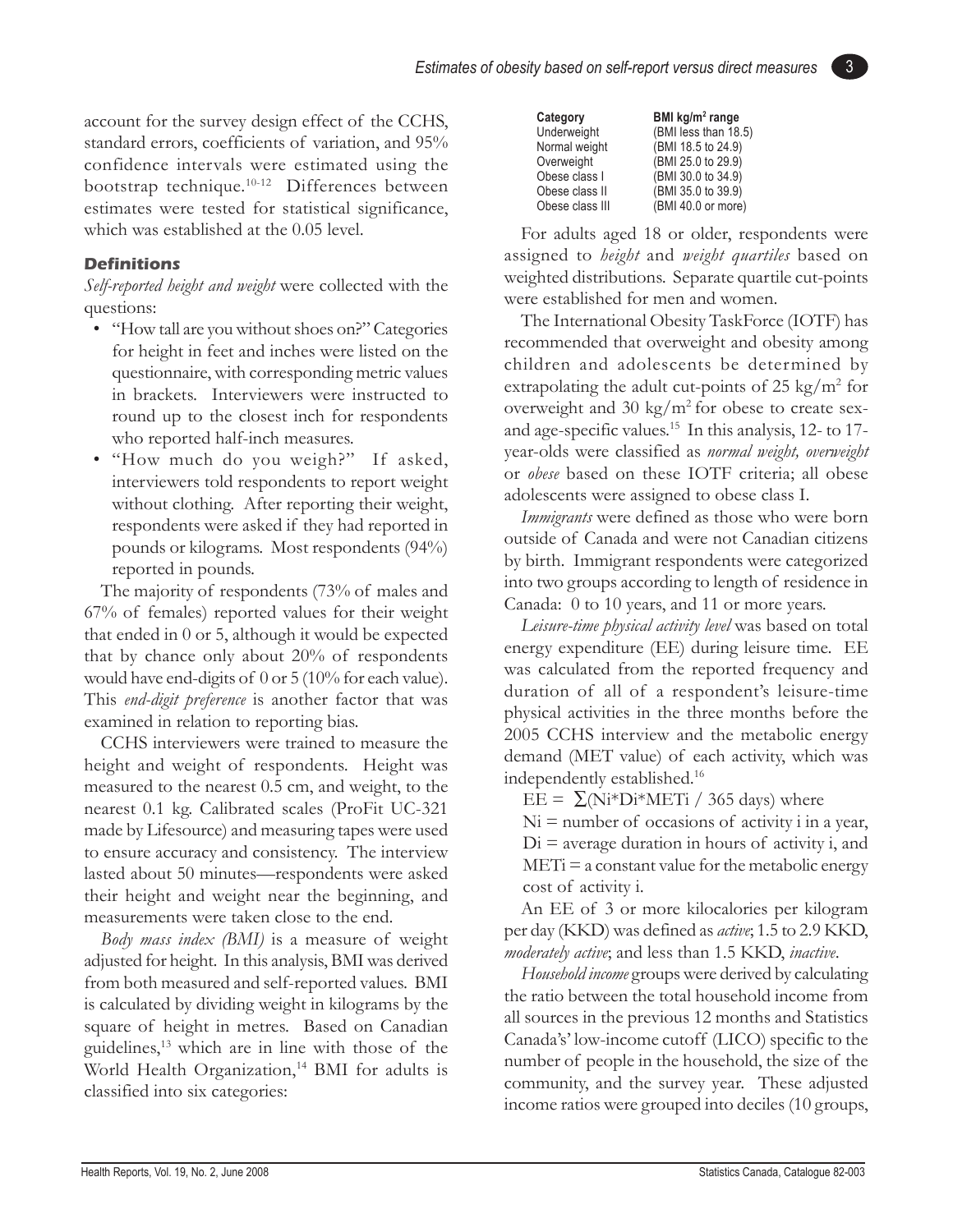

each containing one-tenth of Canadians). Household income was missing for 253 records  $(8\%)$  on the analysis file. To maximize sample sizes, a category for missing income values was created and included in the regression analysis.

## **Results**

#### **Height**

On average, self-reported height was 0.7 cm more than measured height (Table 1). Males over-reported their height by an average of 1 cm, compared with 0.5 cm for females.

The tendency to over-report height increased with age, particularly among seniors (Table 2). Men and women aged 65 to 79 years over-reported by 2.3 and 1.6 cm, respectively, and those aged 80 years or older, by 2.6 and 3.3 cm.

The shortest people (those whose measured height placed them in the lowest quartile of the distribution) were the least accurate: males in this group over-reported their height by an average of 2.3 cm, and females, by 1.9 cm. There was no significant difference between measured and selfreported height for males in the highest quartile (tallest), and for females in the two highest quartiles.

Over-reporting of height varied by measured BMI. For people in the normal weight category, self-reported and measured height did not differ, but those who were overweight or obese tended to over-report. Discrepancies were pronounced among people in obese class III, with males overreporting their height by an average of 2.1 cm, and females, by 2.8 cm.

Multiple linear regression was used to identify variables associated with differences between selfreported and measured height. Measured height, measured weight and age were independently associated with differences for both sexes (Appendix Table A). In general, height was over-reported. Therefore, positive regression coefficients (for example, height) signal a reduction in this overreporting bias, and negative coefficients (for example, weight), an increase in the bias. Associations between height discrepancies and household income, immigrant status and physical activity in the univariate analysis did not persist in the multivariate analysis.

**Table 1**

**Mean height, weight and body mass index (BMI), by collection method and sex, household population aged 12 years or older, Canada excluding territories, 2005**

|                                                        |                         |                         | <b>Collection method</b>      | <b>Difference</b>                         |                                                          |  |
|--------------------------------------------------------|-------------------------|-------------------------|-------------------------------|-------------------------------------------|----------------------------------------------------------|--|
|                                                        | Sample<br>size          | <b>Measured</b>         | Self-<br>reported             | <b>Measured</b><br>minus<br>self-reported | 95%<br>confidence<br>interval                            |  |
| Mean height (cm)<br>Both sexes<br>Males<br>Females     | 4,537<br>2,108<br>2,429 | 168.3<br>174.8<br>161.8 | 169.0*<br>175.8*<br>$162.3*$  | $-0.7$<br>$-1.0$<br>$-0.5$ <sup>t</sup>   | $-0.9$ to $-0.6$<br>$-1.2$ to $-0.8$<br>$-0.7$ to $-0.3$ |  |
| Mean weight (kg)<br>Total<br>Males<br>Females          | 4,539<br>2,112<br>2,427 | 74.9<br>81.9<br>67.9    | $72.8*$<br>$80.1*$<br>65.4*   | 2.1<br>1.8<br>$2.5^{\dagger}$             | $2.0$ to $2.3$<br>1.6 to $2.0$<br>2.2 to 2.7             |  |
| Mean BMI ( $kg/m2$ )<br>Both sexes<br>Males<br>Females | 4,535<br>2,113<br>2,422 | 26.4<br>26.8<br>26.0    | $25.3*$<br>$25.8*$<br>$24.8*$ | 1.1<br>0.9<br>$1.2^{+}$                   | 1.0 to $1.1$<br>0.8 to 1.0<br>1.1 to $1.3$               |  |

significantly different from estimate for measured ( $p < 0.05$ )

 $\dagger$  significantly different from estimate for males ( $p < 0.05$ )

**Source:** 2005 Canadian Community Health Survey (subsample 2).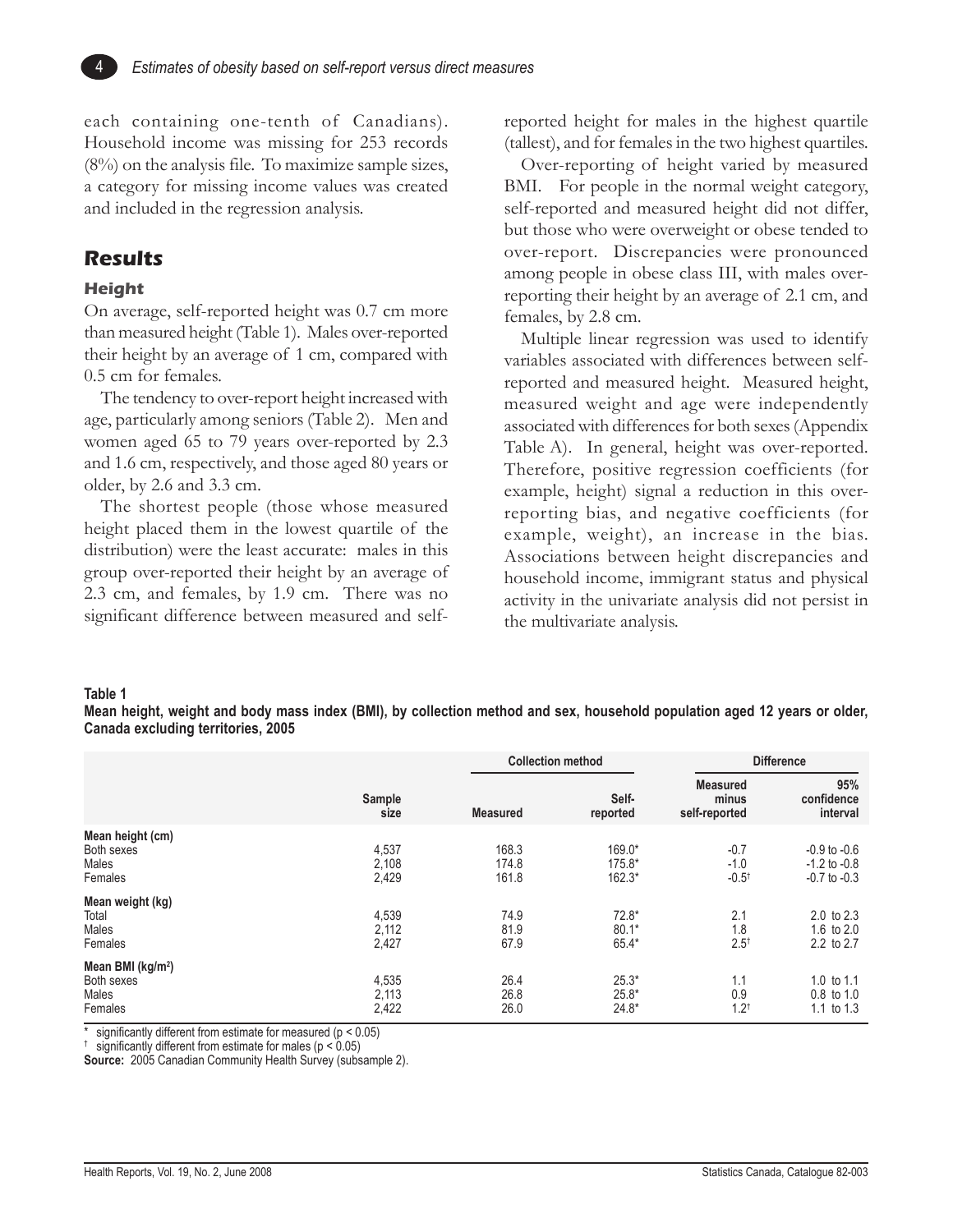**Mean height (cm) and mean difference between measured and self-reported height (cm), by selected characteristics, household population aged 12 years or older, Canada excluding territories, 2005**

|                                                                                                                                                                                                                                                               | <b>Males</b>                        |                                                    |                                                              |                                                                                            |                                                                                                                  |                                        | <b>Females</b>                                     |                                                            |                                                                                                     |                                                                                                                  |
|---------------------------------------------------------------------------------------------------------------------------------------------------------------------------------------------------------------------------------------------------------------|-------------------------------------|----------------------------------------------------|--------------------------------------------------------------|--------------------------------------------------------------------------------------------|------------------------------------------------------------------------------------------------------------------|----------------------------------------|----------------------------------------------------|------------------------------------------------------------|-----------------------------------------------------------------------------------------------------|------------------------------------------------------------------------------------------------------------------|
|                                                                                                                                                                                                                                                               |                                     |                                                    |                                                              |                                                                                            | <b>Mean difference</b>                                                                                           |                                        |                                                    |                                                            |                                                                                                     | <b>Mean difference</b>                                                                                           |
|                                                                                                                                                                                                                                                               |                                     |                                                    | <b>Mean height</b>                                           | <b>Measured</b>                                                                            |                                                                                                                  |                                        |                                                    | Mean height                                                | <b>Measured</b>                                                                                     |                                                                                                                  |
|                                                                                                                                                                                                                                                               | Sample<br>size                      | <b>Measured</b>                                    | Self-<br>reported                                            | minus<br>self-<br>reported                                                                 | 95%<br>confidence<br>interval                                                                                    | Sample<br>size                         | Measured reported                                  | Self-                                                      | minus<br>self-<br>reported                                                                          | 95%<br>confidence<br>interval                                                                                    |
| <b>Total</b>                                                                                                                                                                                                                                                  | 2,108                               | 174.8                                              | $175.8*$                                                     | $-1.0$                                                                                     | $-1.2$ to $-0.8$                                                                                                 | 2,429                                  | 161.8                                              | $162.3*$                                                   | $-0.5$                                                                                              | $-0.7$ to $-0.3$                                                                                                 |
| Age group<br>12 to 24 years<br>25 to 44 years<br>45 to 64 years <sup>t</sup><br>65 to 79 years                                                                                                                                                                | 435<br>684<br>589<br>325            | 174.0<br>176.0<br>174.9<br>172.6                   | 174.4<br>176.8*<br>176.0*<br>174.9*                          | $-0.3$ <sup>±</sup><br>$-0.7$<br>$-1.1$<br>$-2.3^{\ddagger}$                               | $-0.7$ to $0.1$<br>$-1.1$ to $-0.4$<br>$-1.5$ to $-0.7$<br>$-2.9$ to $-1.7$                                      | 435<br>735<br>673<br>426               | 162.8<br>163.3<br>161.9<br>158.0                   | 162.6<br>163.5<br>$162.3*$<br>159.6*                       | $0.3^{+}$<br>$-0.2$<br>$-0.4$<br>$-1.6^{\ddagger}$                                                  | $-0.2$ to $0.7$<br>$-0.5$ to $0.0$<br>$-0.8$ to $0.0$<br>$-2.0$ to $-1.1$                                        |
| 80 years or older                                                                                                                                                                                                                                             | 75                                  | 171.2                                              | 173.9*                                                       | $-2.6^{\ddagger}$                                                                          | $-3.7$ to $-1.5$                                                                                                 | 160                                    | 154.7                                              | 157.9*                                                     | $-3.3^{\ddagger}$                                                                                   | $-4.2$ to $-2.4$                                                                                                 |
| Household income decile<br>1 to 3 (lowest)<br>4 to $7†$<br>8 to 10 (highest)                                                                                                                                                                                  | 582<br>795<br>588                   | 173.3<br>174.7<br>175.9                            | $174.5*$<br>$175.5*$<br>$177.1*$                             | $-1.2$<br>$-0.8$<br>$-1.1$                                                                 | $-1.7$ to $-0.7$<br>$-1.2$ to $-0.4$<br>$-1.4$ to $-0.8$                                                         | 893<br>815<br>513                      | 159.9<br>162.1<br>163.8                            | 160.8*<br>162.4<br>$164.1*$                                | $-0.9^{\ddagger}$<br>$-0.3$<br>$-0.3$                                                               | $-1.3$ to $-0.5$<br>$-0.6$ to $0.1$<br>$-0.7$ to $0.0$                                                           |
| Immigrant status<br>Immigrant (0 to 10 years in Canada)<br>Immigrant (11 or more years in Canada)<br>Canadian-born <sup>t</sup>                                                                                                                               | 90<br>303<br>1,713                  | 173.9<br>172.7<br>175.3                            | 174.8<br>$174.2*$<br>$176.2*$                                | $-0.9$<br>$-1.5^{\ddagger}$<br>$-0.9$                                                      | $-1.8$ to $0.0$<br>$-2.1$ to $-1.0$<br>$-1.1$ to $-0.6$                                                          | 103<br>332<br>1,994                    | 159.2<br>160.7<br>162.2                            | 159.9*<br>161.9*<br>$162.5*$                               | $-0.7$<br>$-1.1$ <sup>±</sup><br>$-0.4$                                                             | $-1.3$ to 0.0<br>$-1.8$ to $-0.5$<br>$-0.6$ to $-0.1$                                                            |
| Leisure-time physical activity level<br>Active<br>Moderate<br>Inactive <sup>t</sup>                                                                                                                                                                           | 562<br>548<br>998                   | 174.3<br>175.7<br>174.6                            | $175.2*$<br>176.5*<br>$175.7*$                               | $-0.9$<br>$-0.9$<br>$-1.1$                                                                 | $-1.3$ to $-0.5$<br>$-1.3$ to $-0.5$<br>$-1.4$ to $-0.7$                                                         | 483<br>615<br>1,331                    | 163.6<br>162.3<br>160.9                            | 163.7<br>162.8*<br>161.5*                                  | $-0.1$ <sup>±</sup><br>$-0.5$<br>$-0.6$                                                             | $-0.5$ to $0.3$<br>$-0.9$ to $-0.1$<br>$-0.9$ to $-0.4$                                                          |
| <b>Measured height quartile</b><br>for age 18 or older (cm)<br>1 (lowest)<br>2 <sup>†</sup><br>3<br>4 (highest)                                                                                                                                               | 507<br>474<br>466<br>438            | 166.0<br>172.9<br>177.8<br>184.9                   | 168.3*<br>$174.2*$<br>178.7*<br>184.5                        | $-2.3^{\ddagger}$<br>$-1.3$<br>$-0.9$<br>$0.4^{\ddagger}$                                  | $-2.8$ to $-1.9$<br>$-1.6$ to $-0.9$<br>$-1.3$ to $-0.6$<br>$-0.1$ to 1.0                                        | 660<br>569<br>560<br>430               | 153.0<br>159.7<br>164.4<br>171.6                   | 154.9*<br>$160.1*$<br>164.6<br>171.2                       | $-1.9^{\ddagger}$<br>$-0.5$<br>$-0.2$<br>$0.4^{\ddagger}$                                           | $-2.3$ to $-1.5$<br>$-0.8$ to $-0.1$<br>$-0.5$ to $0.1$<br>$-0.1$ to $0.9$                                       |
| Measured BMI category (range kg/m <sup>2</sup> )<br>Underweight (less than 18.5)<br>Normal weight (18.5 to 24.9) <sup>t</sup><br>Overweight (25.0 to 29.9)<br>Obese class I (30.0 to 34.9)<br>Obese class II (35.0 to 39.9)<br>Obese class III (40.0 or more) | 19<br>750<br>851<br>382<br>84<br>22 | 175.6<br>174.9<br>174.9<br>174.4<br>175.2<br>173.3 | 173.9<br>175.0<br>$176.2*$<br>$176.2*$<br>176.9*<br>$175.4*$ | 1.7<br>$-0.1$<br>$-1.3^{+}$<br>$-1.8^{\ddagger}$<br>$-1.7^{\ddagger}$<br>$-2.1^{\ddagger}$ | $-1.0$ to 4.4<br>$-0.4$ to $0.2$<br>$-1.6$ to $-1.0$<br>$-2.4$ to $-1.3$<br>$-3.0$ to $-0.4$<br>$-3.9$ to $-0.3$ | 62<br>1,133<br>696<br>339<br>129<br>70 | 162.4<br>162.7<br>161.1<br>160.8<br>159.7<br>159.5 | 162.9<br>162.7<br>161.9*<br>$161.7*$<br>$161.1*$<br>162.3* | $-0.5$<br>0.0<br>$-0.8^{\ddagger}$<br>$-0.8^{\ddagger}$<br>$-1.4$ <sup>±</sup><br>$-2.8^{\ddagger}$ | $-1.4$ to 0.5<br>$-0.3$ to $0.2$<br>$-1.2$ to $-0.4$<br>$-1.3$ to $-0.4$<br>$-2.3$ to $-0.5$<br>$-4.7$ to $-0.9$ |

significantly different from estimate for measured ( $p < 0.05$ )

<sup>†</sup> reference category

significantly different from estimate for reference category ( $p < 0.05$ ) **Source:** 2005 Canadian Community Health Survey (subsample 2).

#### **Weight**

Self-reported weight was, on average, 2.1 kg less than measured weight. The bias was greater among females, who under-reported by an average of 2.5 kg, compared with 1.8 kg for males.

Females in all four measured weight quartiles under-reported their weight, with the difference rising from an average of 0.6 kg for those in the lowest quartile to 5.1 kg for those in the highest (Table 3). The self-reported and measured weight of males in the lowest quartile did not differ. Males in the remaining quartiles under-reported, with the difference rising from 1.1 kg for those in the second quartile to 4.1 kg for those in the highest.

End-digit preference (reporting a weight ending in 0 or 5) was associated with under-reporting for females, but not for males. Females with an enddigit preference tended to round their weight down, whereas males were as likely to round up as to round down.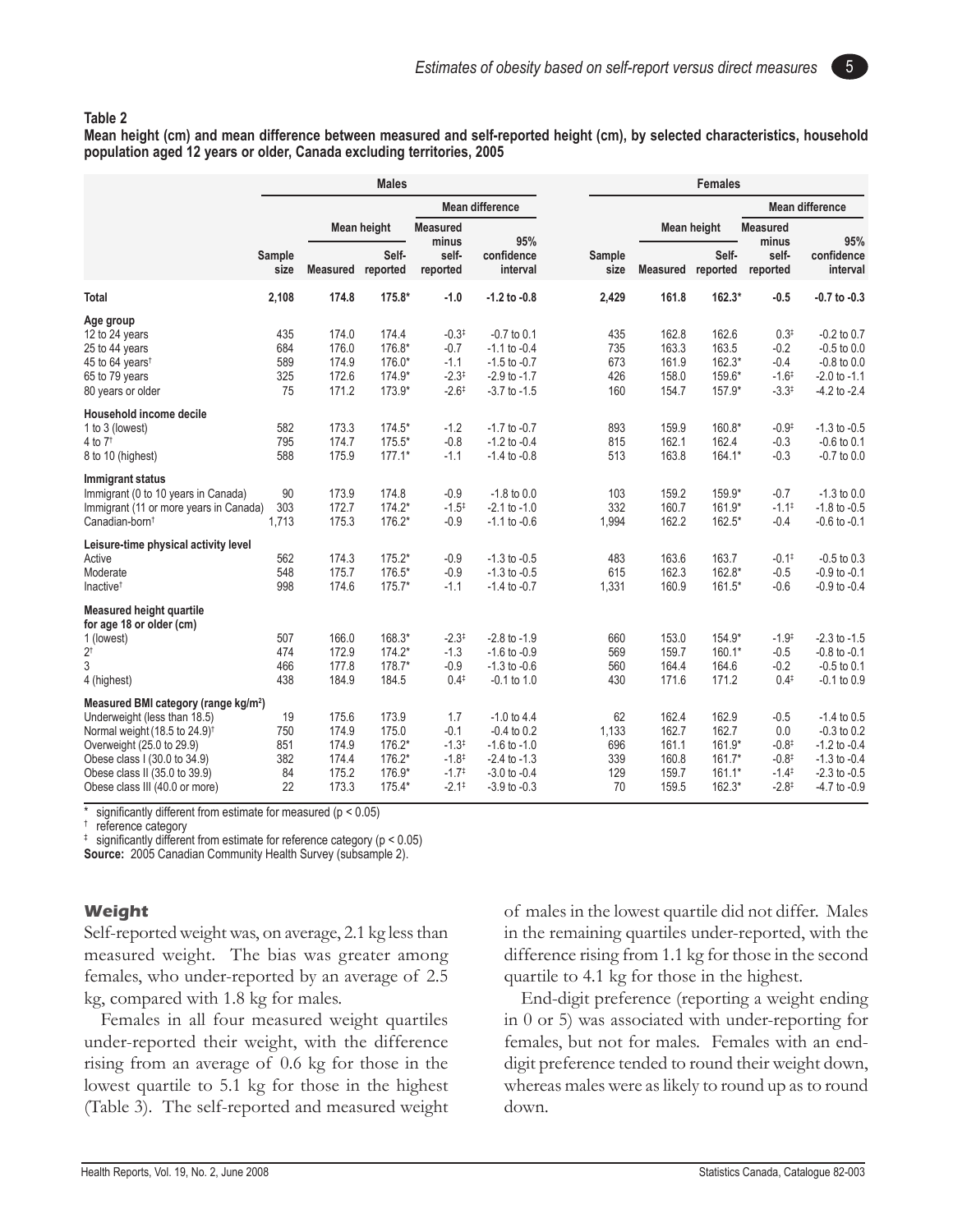

**Mean weight (kg) and mean difference between measured and self-reported weight (kg), by selected characteristics, household population aged 12 years or older, Canada excluding territories, 2005**

|                                                                                                                                                                                                                                                               | <b>Males</b>                        |                                                |                                                           |                                                                               |                                                                                             | <b>Females</b>                         |                                               |                                                          |                                                                                                          |                                                                                        |
|---------------------------------------------------------------------------------------------------------------------------------------------------------------------------------------------------------------------------------------------------------------|-------------------------------------|------------------------------------------------|-----------------------------------------------------------|-------------------------------------------------------------------------------|---------------------------------------------------------------------------------------------|----------------------------------------|-----------------------------------------------|----------------------------------------------------------|----------------------------------------------------------------------------------------------------------|----------------------------------------------------------------------------------------|
|                                                                                                                                                                                                                                                               |                                     |                                                |                                                           |                                                                               | <b>Mean difference</b>                                                                      |                                        |                                               |                                                          |                                                                                                          | <b>Mean difference</b>                                                                 |
|                                                                                                                                                                                                                                                               |                                     |                                                | Mean weight                                               | <b>Measured</b>                                                               |                                                                                             |                                        |                                               | <b>Mean weight</b>                                       | <b>Measured</b>                                                                                          |                                                                                        |
|                                                                                                                                                                                                                                                               | Sample<br>size                      | <b>Measured</b>                                | Self-<br>reported                                         | minus<br>self-<br>reported                                                    | 95%<br>confidence<br>interval                                                               | Sample<br>size                         | Measured reported                             | Self-                                                    | minus<br>self-<br>reported                                                                               | 95%<br>confidence<br>interval                                                          |
| <b>Total</b>                                                                                                                                                                                                                                                  | 2,112                               | 81.9                                           | $80.1*$                                                   | 1.8                                                                           | 1.6 to 2.0                                                                                  | 2,427                                  | 67.9                                          | $65.4*$                                                  | 2.5                                                                                                      | 2.2 to 2.7                                                                             |
| Age group<br>12 to 24 years<br>25 to 44 years<br>45 to 64 years <sup>t</sup><br>65 to 79 years<br>80 years or older                                                                                                                                           | 433<br>690<br>589<br>325<br>75      | 70.6<br>83.5<br>87.2<br>84.3<br>75.0           | 69.4*<br>$81.9*$<br>84.8*<br>$81.8*$<br>$74.0*$           | $1.2^{+}$<br>$1.5^{+}$<br>2.4<br>2.5<br>$1.0^{+}$                             | 0.8 to 1.6<br>1.1 to 1.9<br>1.8 to 2.9<br>2.0 to 3.0<br>0.0 to 1.9                          | 435<br>730<br>673<br>428<br>161        | 60.4<br>67.9<br>72.6<br>68.9<br>62.9          | 58.6*<br>65.6*<br>69.5*<br>66.2*<br>$61.0*$              | $1.7^{\ddagger}$<br>$2.3^{\ddagger}$<br>3.1<br>2.7<br>$1.8^{+}$                                          | 1.4 to 2.1<br>1.9 to 2.6<br>2.6 to 3.6<br>1.8 to 3.6<br>1.1 to 2.6                     |
| Household income decile<br>1 to 3 (lowest)<br>4 to $7†$<br>8 to 10 (highest)                                                                                                                                                                                  | 586<br>795<br>588                   | 79.2<br>81.4<br>85.8                           | $77.5*$<br>$79.7*$<br>83.6*                               | 1.7<br>1.6<br>2.2                                                             | 1.2 to 2.2<br>1.3 to 2.0<br>1.8 to 2.6                                                      | 898<br>815<br>507                      | 67.5<br>68.5<br>68.9                          | 65.2*<br>65.9*<br>66.2*                                  | 2.3<br>2.6<br>2.7                                                                                        | 1.9 to 2.7<br>2.3 to 2.9<br>2.2 to 3.2                                                 |
| Immigrant status<br>Immigrant (0 to 10 years in Canada)<br>Immigrant (11 or more years in Canada)<br>Canadian-born <sup>t</sup>                                                                                                                               | 91<br>304<br>1,715                  | 76.0<br>81.2<br>82.6                           | 75.6<br>$79.2*$<br>$80.7*$                                | $0.3*$<br>1.9<br>1.9                                                          | $-1.0$ to 1.7<br>1.3 to 2.5<br>1.7 to 2.2                                                   | 102<br>334<br>1,991                    | 59.6<br>68.3<br>68.4                          | $58.0*$<br>65.6*<br>65.9*                                | $1.7^{\ddagger}$<br>2.7<br>2.5                                                                           | 1.0 to 2.4<br>2.1 to 3.3<br>2.2 to 2.7                                                 |
| Leisure-time physical activity level<br>Active<br>Moderate<br>Inactive <sup>t</sup>                                                                                                                                                                           | 562<br>549<br>1,001                 | 78.3<br>82.2<br>83.5                           | $76.5*$<br>80.4*<br>$81.7*$                               | 1.8<br>1.8<br>1.8                                                             | 1.3 to 2.2<br>1.4 to 2.2<br>1.5 to 2.2                                                      | 480<br>615<br>1,332                    | 65.4<br>65.0<br>69.9                          | $62.7*$<br>$62.8*$<br>67.4*                              | 2.7<br>2.1<br>2.5                                                                                        | 2.3 to 3.1<br>1.8 to 2.5<br>2.2 to 2.8                                                 |
| <b>Measured weight quartile</b><br>for age18 or older (kg)<br>1 (lowest)<br>2 <sup>†</sup><br>3<br>4 (highest)                                                                                                                                                | 497<br>466<br>479<br>450            | 66.5<br>77.8<br>86.8<br>103.5                  | 66.5<br>$76.7*$<br>84.8*<br>99.4*                         | $0.0^{+}$<br>1.1<br>$2.0^{+}$<br>$4.1^{\ddagger}$                             | $-0.5$ to $0.5$<br>0.6 to 1.6<br>1.7 to 2.4<br>3.6 to 4.7                                   | 564<br>550<br>582<br>522               | 52.5<br>61.6<br>71.1<br>90.8                  | $51.9*$<br>59.9*<br>68.4*<br>85.7*                       | $0.6^{+}$<br>1.7<br>$2.7^{\ddagger}$<br>$5.1^{\ddagger}$                                                 | 0.4 to 0.9<br>1.4 to 2.0<br>2.4 to 3.1<br>4.4 to 5.8                                   |
| End-digit preference for weight<br>Yes<br>No <sup>t</sup>                                                                                                                                                                                                     | 1,533<br>579                        | 82.5<br>80.2                                   | $80.7*$<br>78.4*                                          | 1.8<br>1.8                                                                    | 1.6 to 2.1<br>1.3 to 2.2                                                                    | 1,630<br>797                           | 69.7<br>64.3                                  | 66.9*<br>$62.5*$                                         | $2.8^{\scriptscriptstyle \ddag}$<br>1.8                                                                  | 2.5 to 3.1<br>1.5 to 2.0                                                               |
| Measured BMI category (range kg/m <sup>2</sup> )<br>Underweight (less than 18.5)<br>Normal weight (18.5 to 24.9) <sup>t</sup><br>Overweight (25.0 to 29.9)<br>Obese class I (30.0 to 34.9)<br>Obese class II (35.0 to 39.9)<br>Obese class III (40.0 or more) | 18<br>751<br>853<br>382<br>85<br>23 | 52.2<br>68.5<br>83.3<br>97.2<br>112.6<br>118.5 | 59.1*<br>68.2<br>$81.4*$<br>$93.5*$<br>106.5*<br>$113.5*$ | $-6.9‡$<br>0.3<br>$1.9^{\ddagger}$<br>$3.8^{\ddagger}$<br>$6.2^{+}$<br>$5.0*$ | $-12.8$ to $-1.0$<br>$0.0$ to $0.6$<br>1.6 to 2.2<br>3.2 to 4.3<br>4.9 to 7.5<br>2.7 to 7.4 | 60<br>1,132<br>701<br>339<br>131<br>64 | 46.7<br>57.8<br>70.5<br>83.0<br>94.4<br>118.2 | 47.5<br>$56.5*$<br>$67.6*$<br>$79.1*$<br>88.5*<br>109.6* | $-0.7^{\ddagger}$<br>1.3<br>$2.9^{\ddagger}$<br>$3.9^{\ddagger}$<br>$5.9^{\ddagger}$<br>$8.6^{\ddagger}$ | $-2.0$ to $0.5$<br>1.1 to 1.5<br>2.5 to 3.3<br>3.2 to 4.6<br>4.1 to 7.7<br>6.0 to 11.1 |

significantly different from estimate for measured ( $p < 0.05$ )

† reference category

 $\frac{1}{2}$  significantly different from estimate for reference category (p < 0.05)

**Source:** 2005 Canadian Community Health Survey (subsample 2).

Differences between self-reported and measured weight were strongly associated with measured BMI. Underweight males over-reported their weight by an average of 6.9 kg. Self-reported and measured weight did not differ significantly for males in the normal weight range, but those who were overweight or obese tended to under-report, with the greatest difference among the obese. For underweight females, self-reported and measured weight were not significantly different. Females in the normal, overweight and obese categories all under-reported, with discrepancies increasing at successively heavier BMI categories.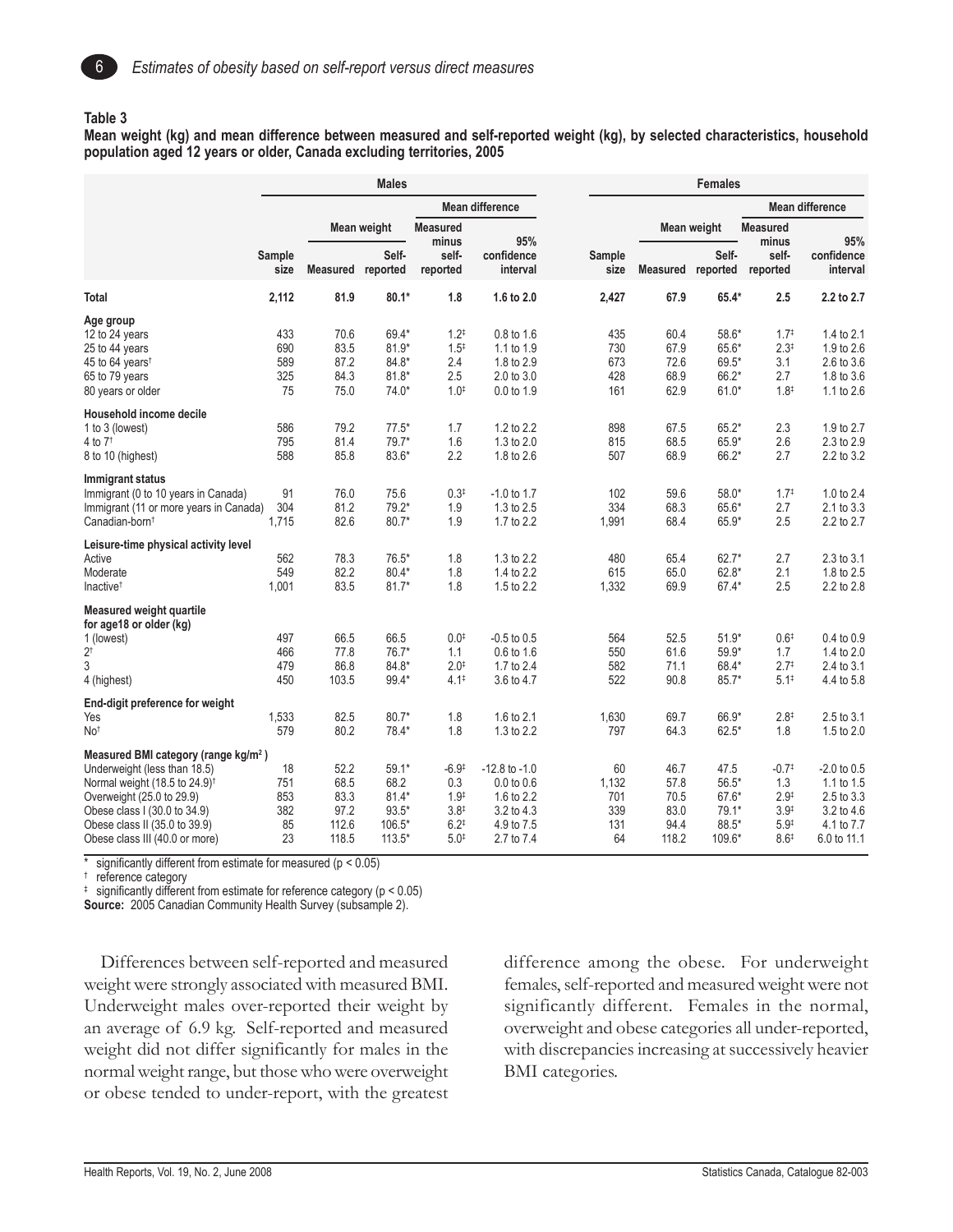#### **Figure 1**

**Percentage distribution of difference† between measured and self-reported weight (kg), by measured BMI category, household population aged 12 years or older, Canada excluding territories, 2005**



<sup>†</sup> measured minus self-reported Source: 2005 Canadian Community Health Survey (subsample 2).

When differences between self-reported and measured weight are displayed graphically (Figure 1), the increase in bias associated with BMI category is evident. As BMI moves from underweight to obese, the distribution of average differences shifts to the right of zero, showing that the extent of underreporting rises with BMI.

In the multivariate analysis, the strongest predictor of a difference between self-reported and measured weight was measured weight (Appendix Table B), as evidenced by the standardized regression coefficients. In this case, the positive value of the regression coefficient for weight indicated an increase in the bias. The negative regression coefficient for measured height for males shows that as measured height increased, under-reporting of weight decreased. For females, an association with leisure-time physical activity level emerged—active females were slightly more likely to under-report their weight. Age and immigrant status were significant in the univariate analysis, but these associations did not persist in the multivariate analysis.

#### **Body mass index**

BMI based on self-reported height and weight was, on average, 1.1 kg/m<sup>2</sup> less than BMI based on measured values. Underestimation occurred for both sexes, but was slightly greater for females (1.2  $\text{kg/m}^2$ ) than for males (0.9 kg/m<sup>2</sup>).

The extent of the difference between BMI based on self-reported rather than on measured height and weight was strongly associated with measured BMI (Table 4). For underweight males, BMI based on self-reported values was overestimated, and for underweight females, BMI based on self-reported and measured values did not differ significantly. For all other BMI categories, self-reported BMI underestimated measured BMI, with the degree of underestimation increasing with successively higher BMIs. For obese class III, underestimation was, on average,  $4.0 \text{ kg/m}^2$  among males, and  $5.0 \text{ kg/m}^2$ among females.

In the multivariate analysis, the strongest predictors of BMI differences were measured weight and height (Appendix Table C). There was also a weak association with age. Among females, an association with leisure-time physical activity level emerged: underestimation of BMI was slightly greater among active and moderately active females, compared with inactive females

#### **Misclassification of BMI categories**

The degree of misclassification that results when BMI categories are based on self-reported height and weight was assessed by calculating sensitivity and specificity (Table 5).

Sensitivity was high for those who, according to measured height and weight, were in the normal weight category. That is, 95% of males and 93% for females whose measured height and weight put them in the normal weight BMI category were correctly placed in this category based on their selfreported height and weight. For people who were overweight, sensitivity fell to 70% among males and to 63% among females. Sensitivity was low for males and females who were obese: 51% and 54% for those in obese class I, and 45% and 57% for those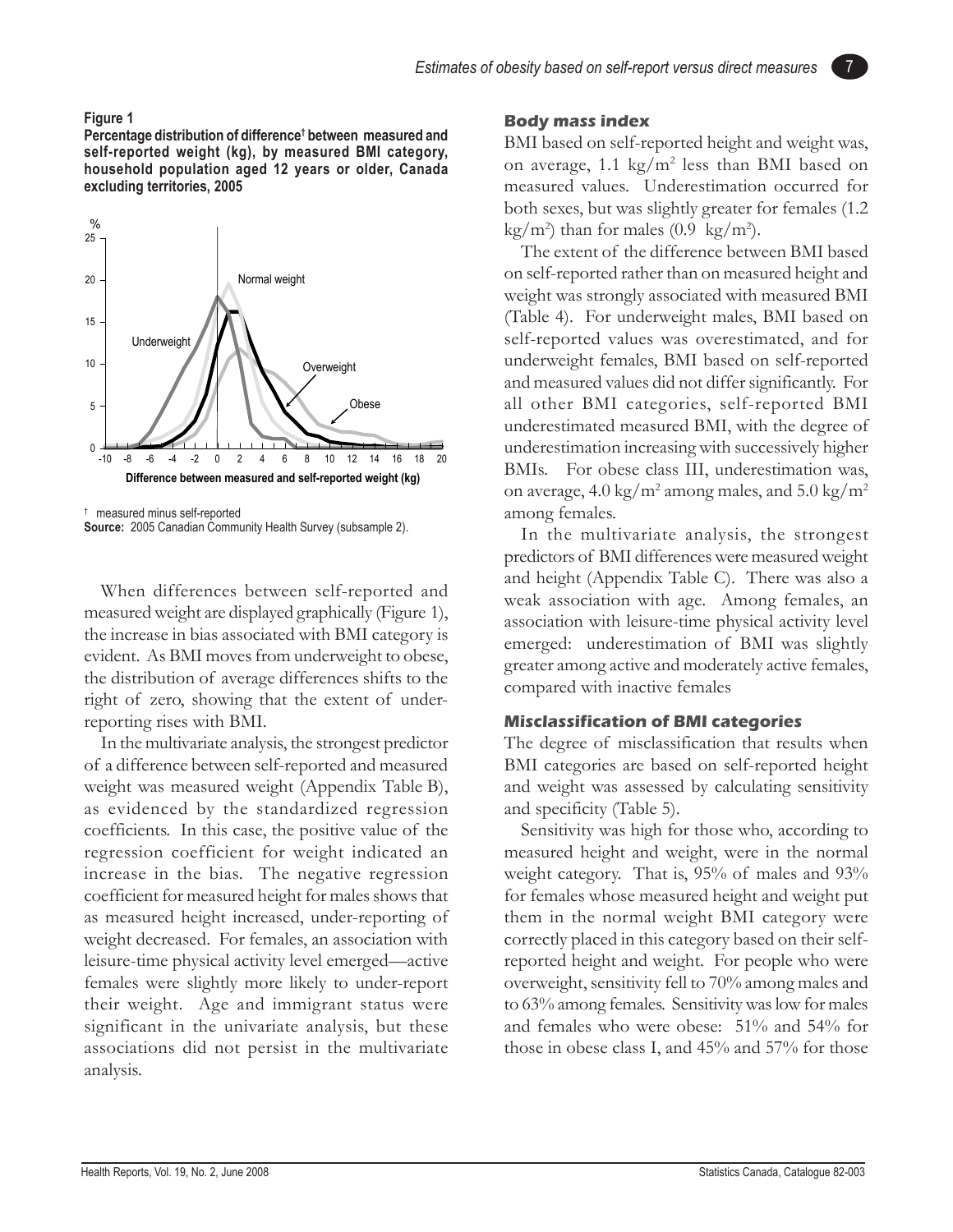

**Mean body mass index (BMI kg/m2 ) and mean difference between measured and self-reported BMI, by selected characteristics, household population aged 12 years or older, Canada excluding territories, 2005**

|                                                                                                                                                                                                                                                               | <b>Males</b>                        |                                              |                                                                |                                                                                     |                                                                                            |                                        | <b>Females</b>                               |                                                             |                                                                                        |                                                                                       |
|---------------------------------------------------------------------------------------------------------------------------------------------------------------------------------------------------------------------------------------------------------------|-------------------------------------|----------------------------------------------|----------------------------------------------------------------|-------------------------------------------------------------------------------------|--------------------------------------------------------------------------------------------|----------------------------------------|----------------------------------------------|-------------------------------------------------------------|----------------------------------------------------------------------------------------|---------------------------------------------------------------------------------------|
|                                                                                                                                                                                                                                                               |                                     |                                              |                                                                |                                                                                     | <b>Mean difference</b>                                                                     |                                        |                                              |                                                             |                                                                                        | <b>Mean difference</b>                                                                |
|                                                                                                                                                                                                                                                               |                                     |                                              | <b>Mean BMI</b>                                                | <b>Measured</b><br>minus                                                            | 95%                                                                                        |                                        | <b>Mean BMI</b>                              |                                                             | <b>Measured</b><br>minus                                                               | 95%                                                                                   |
|                                                                                                                                                                                                                                                               | Sample<br>size                      | Measured                                     | Self-<br>reported                                              | self-<br>reported                                                                   | confidence<br>interval                                                                     | Sample<br>size                         | Measured reported                            | Self-                                                       | self-<br>reported                                                                      | confidence<br>interval                                                                |
| Total                                                                                                                                                                                                                                                         | 2,113                               | 26.8                                         | $25.8*$                                                        | 0.9                                                                                 | 0.8 to 1.0                                                                                 | 2,422                                  | 26.0                                         | $24.8*$                                                     | 1.2                                                                                    | 1.1 to 1.3                                                                            |
| Age group<br>12 to 24 years<br>25 to 44 years<br>45 to 64 years <sup>t</sup><br>65 to 79 years<br>80 years or older                                                                                                                                           | 436<br>688<br>589<br>325<br>75      | 23.2<br>26.9<br>28.5<br>28.3<br>25.5         | $22.6*$<br>$26.2*$<br>$27.3*$<br>$26.7*$<br>$24.4*$            | $0.6^{+}$<br>$0.8^{+}$<br>1.1<br>$1.6^{+}$<br>1.1                                   | 0.4 to 0.8<br>0.6 to 0.9<br>0.9 to 1.4<br>1.3 to 1.9<br>0.7 to 1.4                         | 437<br>730<br>668<br>426<br>161        | 22.8<br>25.5<br>27.8<br>27.6<br>26.3         | $22.0*$<br>$24.6*$<br>$26.4*$<br>$26.0*$<br>$24.5*$         | $0.8^{+}$<br>$0.9^{+}$<br>1.4<br>1.6<br>1.9                                            | 0.5 to 1.1<br>0.8 to 1.1<br>1.1 to 1.7<br>1.3 to 2.0<br>1.4 to 2.4                    |
| Household income decile<br>1 to 3 (lowest)<br>4 to $7†$<br>8 to 10 (highest)                                                                                                                                                                                  | 587<br>795<br>588                   | 26.4<br>26.6<br>27.6                         | $25.4*$<br>$25.7*$<br>$26.6*$                                  | 1.0<br>0.8<br>1.1                                                                   | 0.8 to 1.3<br>0.7 to 1.0<br>0.9 to 1.2                                                     | 893<br>815<br>508                      | 26.5<br>26.1<br>25.7                         | $25.2*$<br>$25.0*$<br>$24.5*$                               | 1.3<br>1.1<br>1.2                                                                      | 1.0 to 1.5<br>0.9 to 1.3<br>0.9 to 1.4                                                |
| Immigrant status<br>Immigrant: (0 to 10 years in Canada)<br>Immigrant (11 or more years in Canada)<br>Canadian-born <sup>t</sup>                                                                                                                              | 91<br>304<br>1.716                  | 25.2<br>27.2<br>26.8                         | 24.7<br>$26.1*$<br>$25.9*$                                     | 0.5<br>1.1<br>1.0                                                                   | $-0.1$ to $1.0$<br>0.9 to 1.3<br>0.8 to 1.1                                                | 102<br>333<br>1,987                    | 23.5<br>26.5<br>26.1                         | $22.6*$<br>$25.0*$<br>$25.0*$                               | 0.9<br>1.5<br>1.1                                                                      | 0.6 to 1.1<br>1.1 to 1.8<br>1.0 to 1.3                                                |
| Leisure-time physical activity level<br>Active<br>Moderate<br>Inactive <sup>t</sup>                                                                                                                                                                           | 562<br>550<br>1,001                 | 25.6<br>26.6<br>27.4                         | $24.8*$<br>$25.7*$<br>$26.4*$                                  | 0.9<br>0.9<br>1.0                                                                   | 0.7 to 1.1<br>0.7 to 1.1<br>0.8 to 1.2                                                     | 478<br>614<br>1,330                    | 24.5<br>24.7<br>27.0                         | $23.4*$<br>$23.7*$<br>$25.8*$                               | 1.1<br>$1.0^{+}$<br>1.3                                                                | 0.9 to 1.3<br>0.9 to 1.2<br>1.1 to 1.5                                                |
| End-digit preference for weight<br>Yes<br>No <sup>t</sup>                                                                                                                                                                                                     | 1533<br>580                         | 26.9<br>26.5                                 | $25.9*$<br>$25.6*$                                             | 1.0<br>0.9                                                                          | 0.9 to 1.1<br>0.6 to 1.1                                                                   | 1,628<br>794                           | 26.6<br>24.7                                 | $25.3*$<br>$23.8*$                                          | $1.3^{+}$<br>0.9                                                                       | 1.1 to 1.5<br>0.8 to 1.0                                                              |
| Measured BMI category (range kg/m <sup>2</sup> )<br>Underweight (less than 18.5)<br>Normal weight (18.5 to 24.9) <sup>t</sup><br>Overweight (25.0 to 29.9)<br>Obese class I (30.0 to 34.9)<br>Obese class II (35.0 to 39.9)<br>Obese class III (40.0 or more) | 18<br>751<br>853<br>383<br>85<br>23 | 16.9<br>22.3<br>27.2<br>31.9<br>36.7<br>41.6 | $19.5*$<br>$22.1*$<br>$26.2*$<br>$30.0*$<br>$34.0*$<br>$37.6*$ | $-2.6^{\ddagger}$<br>0.1<br>$1.0^{+}$<br>$1.9^{+}$<br>$2.7^{\ddagger}$<br>$4.0^{+}$ | $-4.9$ to $-0.4$<br>$0.0$ to $0.3$<br>0.9 to 1.2<br>1.6 to 2.2<br>2.2 to 3.3<br>2.7 to 5.3 | 60<br>1,132<br>701<br>341<br>131<br>57 | 17.6<br>21.8<br>27.1<br>32.1<br>37.1<br>47.3 | 17.8<br>$21.3*$<br>$25.7*$<br>$30.1*$<br>$34.1*$<br>$42.4*$ | $-0.2$ <sup>+</sup><br>0.5<br>$1.4^{\ddagger}$<br>$2.1^{\ddagger}$<br>$3.0*$<br>$5.0*$ | $-0.6$ to $0.2$<br>0.4 to 0.6<br>1.2 to 1.6<br>1.7 to 2.5<br>2.1 to 3.8<br>3.0 to 6.9 |

significantly different from estimate for measured ( $p < 0.05$ )

† reference category

‡ significantly different from estimate for reference category (p < 0.05)

**Source:** 2005 Canadian Community Health Survey (subsample 2).

in obese class II/III. Among people who were underweight, sensitivity was particularly low for males at 40%, but higher for females at 78%.

For the obese category overall (BMI 30 kg/m<sup>2</sup> or more), sensitivity was 63%, and was somewhat higher for females than for males (Table 6). Sensitivity was particularly low for seniors.

Specificity was very high (more than 95%) for the obese categories, indicating that very few respondents reported height and weight that put them in the obese category unless they really were obese.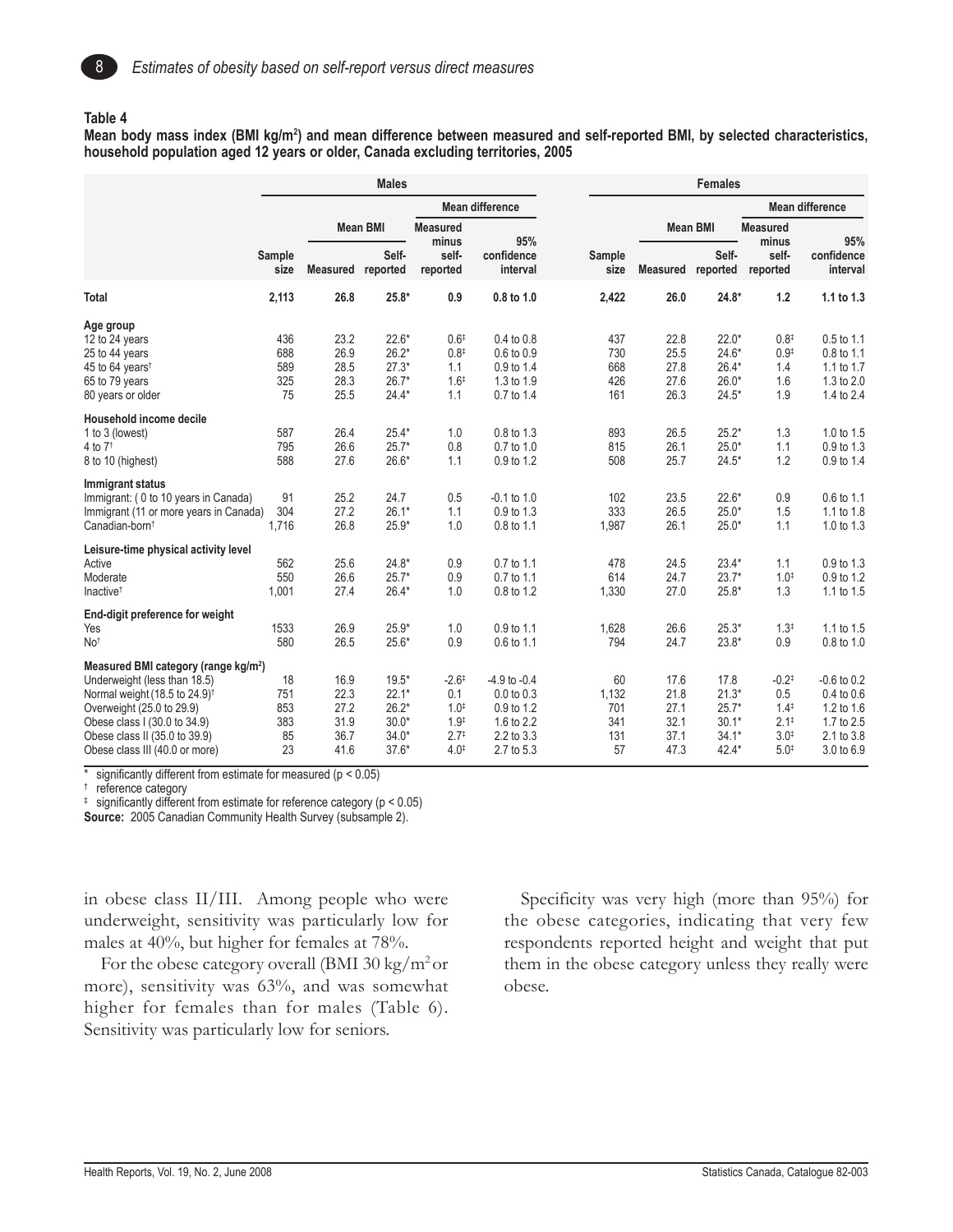**Self-reported body mass index (BMI) category, by measured BMI category and sex, household population aged 12 years or older, Canada excluding territories, 2005**

|                                                                                                                                                                                     | Measured BMI category (range kg/m <sup>2</sup> )   |                                          |                                               |                                      |                                                 |                                                      |                                                  |                                       |                                                   |                                                       |
|-------------------------------------------------------------------------------------------------------------------------------------------------------------------------------------|----------------------------------------------------|------------------------------------------|-----------------------------------------------|--------------------------------------|-------------------------------------------------|------------------------------------------------------|--------------------------------------------------|---------------------------------------|---------------------------------------------------|-------------------------------------------------------|
|                                                                                                                                                                                     | <b>Underweight</b><br>(less than 18.5)             |                                          | Normal weight<br>$(18.5 \text{ to } 24.9)$    |                                      | Overweight<br>$(25.0 \text{ to } 29.9)$         |                                                      | Obese class I<br>$(30.0 \text{ to } 34.9)$       |                                       | Obese class II/III<br>$(35 \text{ or more})$      |                                                       |
|                                                                                                                                                                                     | '000'                                              | $\frac{0}{0}$                            | '000                                          | $\frac{0}{0}$                        | '000                                            | $\frac{0}{0}$                                        | '000                                             | $\frac{0}{0}$                         | '000                                              | $\frac{0}{0}$                                         |
| Self-reported BMI category (range kg/m <sup>2</sup> )                                                                                                                               |                                                    |                                          |                                               |                                      |                                                 |                                                      |                                                  |                                       |                                                   |                                                       |
| <b>Both sexes</b><br>Underweight (less than 18.5)<br>Normal weight (18.5 to 24.9)<br>Overweight (25.0 to 29.9)<br>Obese class I (30.0 to 34.9)<br>Obese class II/III (35.0 or more) | 402<br>271<br>131<br>$\mathbf{0}$<br>0<br>$\Omega$ | 100<br>67<br>33<br>0<br>0<br>0           | 10,859<br>308<br>10,163<br>388<br>0<br>0      | 100<br>3<br>94<br>4<br>0<br>$\Omega$ | 8,746<br>1<br>2.651<br>5,851<br>244<br>$\Omega$ | 100<br>0<br>30<br>67<br>3<br>$\mathbf{0}$            | 4,288<br>6<br>120<br>1.894<br>2,247<br>22        | 100<br>0<br>3<br>44<br>52<br>1        | 1,562<br>0<br>$\overline{4}$<br>134<br>603<br>822 | 100<br>$\mathbf{0}$<br>0<br>9<br>39<br>53             |
| <b>Sensitivity</b><br>% true positives (95% confidence interval)<br><b>Specificity</b>                                                                                              | 67 (53 to 82)                                      |                                          | 94 (92 to 95)                                 |                                      | 67 (63 to 71)                                   |                                                      | 52 (46 to 58)                                    |                                       | 53 (44 to 62)                                     |                                                       |
| % true negatives (95% confidence interval)                                                                                                                                          | 99 (98 to 99)                                      |                                          | 81 (78 to 83)                                 |                                      | 86 (84 to 88)                                   |                                                      | 96 (95 to 97)                                    |                                       | 100 (100 to 100)                                  |                                                       |
| <b>Males</b><br>Underweight (less than 18.5)<br>Normal weight (18.5 to 24.9)<br>Overweight (25.0 to 29.9)<br>Obese class I (30.0 to 34.9)<br>Obese class II/III (35.0 or more)      | 110<br>44<br>66<br>0<br>0<br>$\Omega$              | 100<br>40<br>60<br>0<br>$\mathbf 0$<br>0 | 4,620<br>43<br>4,374<br>203<br>0<br>0         | 100<br>95<br>4<br>0<br>$\Omega$      | 5,130<br>0<br>1,387<br>3,584<br>159<br>$\Omega$ | 100<br>0<br>27<br>70<br>3<br>0                       | 2,595<br>6<br>37<br>1.208<br>1.325<br>20         | 100<br>0<br>1<br>47<br>51<br>1        | 556<br>0<br>$\Omega$<br>56<br>248<br>252          | 100<br>$\mathbf{0}$<br>$\mathbf{0}$<br>10<br>45<br>45 |
| <b>Sensitivity</b><br>% true positives (95% confidence interval)<br><b>Specificity</b><br>% true negatives (95% confidence interval)                                                | 100 (99 to 100)                                    | 40 (8 to 71)                             | 95 (93 to 97)<br>82 (79 to 85)                |                                      | 70 (65 to 75)<br>81(78 to 84)                   |                                                      | 51 (43 to 59)<br>96 (95 to 98)                   |                                       | 45 (32 to 59)<br>100 (100 to 100)                 |                                                       |
| <b>Females</b><br>Underweight (less than 18.5)<br>Normal weight (18.5 to 24.9)<br>Overweight (25.0 to 29.9)<br>Obese class I (30.0 to 34.9)<br>Obese class II/III (35 or more)      | 293<br>227<br>65<br>$\mathbf{0}$<br>0<br>$\Omega$  | 100<br>78<br>22<br>0<br>0<br>0           | 6,238<br>265<br>5,789<br>185<br>0<br>$\Omega$ | 100<br>4<br>93<br>3<br>0<br>$\Omega$ | 3,617<br>1<br>1,265<br>2.267<br>85<br>$\Omega$  | 100<br>$\mathbf{0}$<br>35<br>63<br>2<br>$\mathbf{0}$ | 1,693<br>0<br>83<br>686<br>922<br>$\overline{2}$ | 100<br>0<br>5<br>41<br>54<br>$\Omega$ | 1,006<br>0<br>4<br>78<br>355<br>570               | 100<br>$\mathbf{0}$<br>0<br>8<br>35<br>57             |
| <b>Sensitivity</b><br>% true positives (95% confidence interval)<br><b>Specificity</b>                                                                                              | 78 (63 to 92)                                      |                                          | 93 (90 to 95)                                 |                                      | 63 (57 to 68)                                   |                                                      | 54 (46 to 63)                                    |                                       | 57 (45 to 68)                                     |                                                       |
| % true negatives (95% confidence interval)                                                                                                                                          | 98 (97 to 99)                                      |                                          | 79 (75 to 82)                                 |                                      | 90 (88 to 92)                                   |                                                      | 96 (95 to 97)                                    |                                       | 100 (100 to 100)                                  |                                                       |

**Source:** 2005 Canadian Community Health Survey (subsample 2).

#### **Table 6**

Accuracy of classification of obesity (BMI 30 kg/m<sup>2</sup> or more) **based on self-reported weight and height, by sex and age group, household population aged 12 years or older, Canada excluding territories, 2005**

|                                                                                                   |                                 | <b>Sensitivity</b><br>(% true positives) |                                 |                              | <b>Specificity</b><br>(% true negatives) |                              |  |
|---------------------------------------------------------------------------------------------------|---------------------------------|------------------------------------------|---------------------------------|------------------------------|------------------------------------------|------------------------------|--|
|                                                                                                   | <b>Both</b><br>sexes            | <b>Males Females</b>                     |                                 | <b>Both</b><br>sexes         | <b>Males Females</b>                     |                              |  |
| Total                                                                                             | 63.1                            | 58.5                                     | 68.5                            | 98.8                         | 98.4                                     | 99.2                         |  |
| Age group<br>12 to 24 years<br>25 to 44 years <sup>t</sup><br>45 to 64 years<br>65 years or older | 56.6<br>70.0<br>63.8<br>$52.5*$ | 47.1<br>67.8<br>56.7<br>$49.9*$          | 66.6<br>73.0<br>72.4<br>$55.0*$ | 99.0<br>98.7<br>98.3<br>99.7 | 99.8<br>98.0<br>97.1<br>99.7             | 98.2<br>99.4<br>99.4<br>99.8 |  |

reference category

significantly different from estimate for reference category ( $p < 0.05$ ) **Source:** 2005 Canadian Community Health Survey (subsample 2).

#### **Prevalence of obesity**

Prevalence estimates of BMI categories differed substantially when calculated with measured rather than self-reported height and weight (Table 7).The prevalence of obesity based on measured data was 7 percentage points higher than the estimate based on self-reported data (22.6% versus 15.2%). Among males, the prevalence was 9 percentage points higher, and among females, 6 percentage points higher.

Differences were particularly pronounced among people aged 65 years or older (Figure 2). For elderly men, the estimate of obesity based on measured values was 15 percentage points higher than the estimate based on self-reported values, and for elderly women, 13 percentage points higher.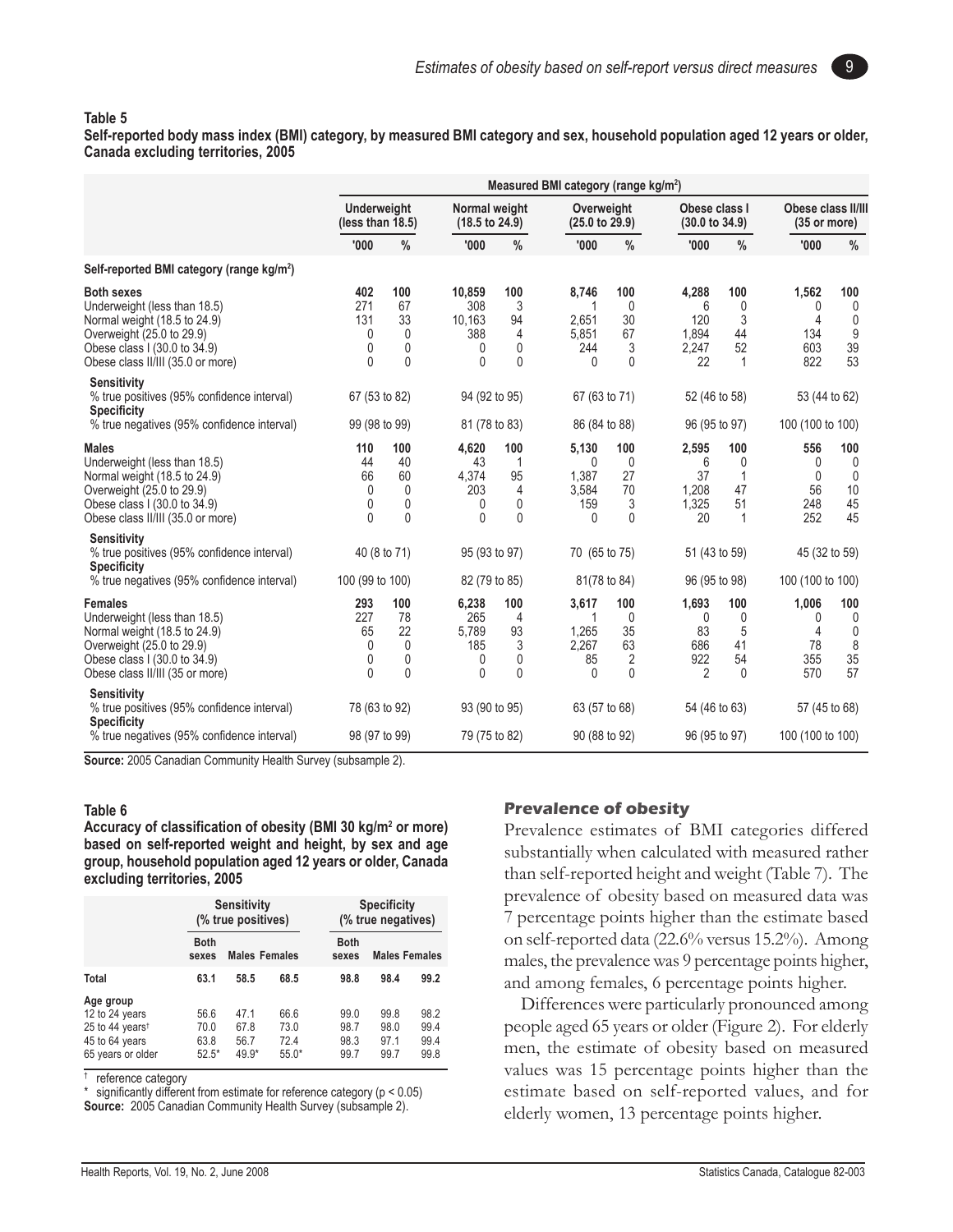

**Body mass index (BMI) prevalence distribution, by collection method and sex, household population aged 12 years or older, Canada excluding territories, 2005**

|                                                                                                                                                                |                                                 |                                                           |                                       | Percentage point<br>difference                                                       |
|----------------------------------------------------------------------------------------------------------------------------------------------------------------|-------------------------------------------------|-----------------------------------------------------------|---------------------------------------|--------------------------------------------------------------------------------------|
| <b>BMI</b> category<br>(range $kg/m2$ )                                                                                                                        |                                                 | <b>Collection method</b><br>Self-<br>Measured reported    |                                       | 95%<br>confidence<br>interval                                                        |
|                                                                                                                                                                |                                                 | $\%$                                                      |                                       |                                                                                      |
| <b>Both sexes</b><br>Obese (30.0 or more)<br>Overweight/Obese (25.0 or more)                                                                                   | 22.6<br>56.5                                    | $15.2*$<br>$47.2*$                                        | 7.4<br>9.3                            | 6.0 to 8.8<br>7.8 to 10.7                                                            |
| Underweight (less than 18.5)<br>Normal weight (18.5 to 24.9)<br>Overweight (25.0 to 29.9)<br>Obese class I (30.0 to 34.9)<br>Obese class II/III (35.0 or more) | 1.6<br>42.0<br>33.8<br>16.6<br>6.0              | $2.3*$<br>$50.5*$<br>32.0<br>$12.0*$<br>$3.3*$            | $-0.7$<br>$-8.5$<br>1.9<br>4.6<br>2.8 | $-1.2$ to $-0.2$<br>$-10.0$ to $-7.1$<br>$-0.1$ to $3.8$<br>3.2 to 6.1<br>2.1 to 3.4 |
| <b>Males</b><br>Obese (30.0 or more)<br>Overweight/Obese (25.0 or more)                                                                                        | 24.2<br>63.6                                    | $15.4*$<br>$54.2*$                                        | 8.8<br>9.4                            | 6.7 to 11.0<br>7.5 to 11.4                                                           |
| Underweight (less than 18.5)<br>Normal weight (18.5 to 24.9)<br>Overweight (25.0 to 29.9)<br>Obese class I (30.0 to 34.9)<br>Obese class II/III (35.0 or more) | 0.8 <sup>E</sup><br>35.5<br>39.4<br>19.9<br>4.3 | 0.7 <sup>E</sup><br>$45.1*$<br>38.8<br>$13.3*$<br>$2.1E*$ | 0.1<br>$-9.6$<br>0.6<br>6.6<br>2.2    | $-0.4$ to $0.6$<br>$-11.6$ to $-7.5$<br>$-2.4$ to $3.6$<br>4.3 to 8.9<br>1.4 to 3.0  |
| <b>Females</b><br>Obese (30.0 or more)<br>Overweight/Obese (25.0 or more)                                                                                      | 21.0<br>49.2                                    | $15.0*$<br>$40.1*$                                        | 6.0<br>9.1                            | 4.4 to 7.5<br>6.9 to 11.3                                                            |
| Underweight (less than 18.5)<br>Normal weight (18.5 to 24.9)<br>Overweight (25.0 to 29.9)<br>Obese class I (30.0 to 34.9)<br>Obese class II/III (35.0 or more) | 2.3 <sup>E</sup><br>48.6<br>28.2<br>13.2<br>7.8 | $3.8*$<br>$56.1*$<br>$25.0*$<br>$10.6*$<br>$4.4*$         | $-1.6$<br>$-7.5$<br>3.1<br>2.6<br>3.4 | $-2.4$ to $-0.7$<br>$-9.9$ to $-5.2$<br>0.7 to 5.6<br>0.9 to 4.3<br>2.4 to 4.4       |

 $*$  significantly different from estimate for measured ( $p < 0.05$ )

 $E$  use with caution (coefficient of variation 16.6% to 33.3%)

**Source:** 2005 Canadian Community Health Survey (subsample 2).

#### **Discussion**

This is the first nationally representative study to compare self-reported and measured height, weight and BMI for the Canadian population. Consistent with other research,<sup>1</sup> systematic errors emerged, with height over-reported, and weight under-reported.

As in other studies,<sup>5,7,8,17,18</sup> over-reporting of height rose with age for both sexes and was substantial at age 65 years or older. Loss of stature commonly occurs among seniors as a result of aging-related processes such as osteoporosis and loss of muscle tone,19 and they may report their height as it was in earlier years.

The degree of under-reporting of weight in the 2005 CCHS was greater than in studies based on

#### **Figure 2**

**Percentage obese (BMI 30 kg/m2 or more), by collection method, sex and age group, household population aged 12 years or older, Canada excluding territories, 2005**



significantly higher than estimate for same sex based on self-reported values  $(p < 0.05)$ 

 $E = \frac{1}{2}$  use with caution (coefficient of variation 16.6% to 33.3%)

**Source:** 2005 Canadian Community Health Survey (subsample 2).

population health surveys conducted in the past in other countries, including the United States,<sup>5,20,21</sup> England,<sup>22,23</sup> Scotland,<sup>24</sup> Wales,<sup>7</sup> Spain,<sup>17</sup> New Zealand,<sup>18</sup> Mexico,<sup>25</sup> Finland,<sup>26</sup> and Brazil.<sup>27</sup> Most of the data for these studies were collected at least 10 years ago.

As well, for Canada, two decades ago, selfreported weight from the 1985 Health Promotion Survey was compared with measured weight from the 1981 Canada Fitness Survey.<sup>28</sup> For those aged 20 to 69 years, males' average weight did not differ between the two surveys, and for females, average weight based on measured values was actually 0.6 kg lower than that based on self-reports. These results are similar to findings from a contemporaneous American study,<sup>29</sup> and indicate that the reporting bias for weight has increased in the intervening years.

In recent years, the percentage of Canadians with excess weight has risen considerably, $30,31$  mirroring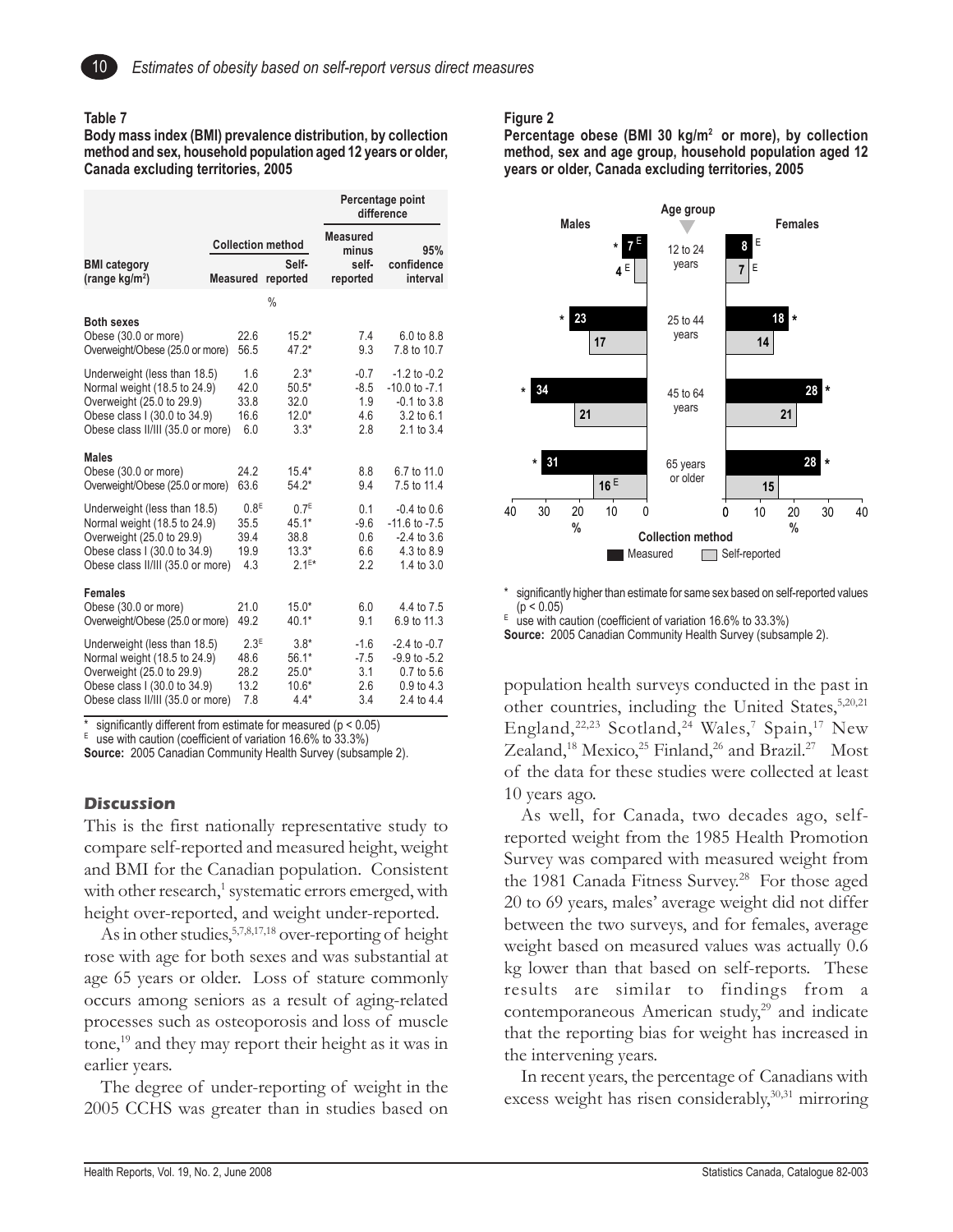a worldwide trend.<sup>32</sup> Because the extent to which weight is under-reported increases with BMI, the greater overall bias may reflect the higher percentages of Canadians in the overweight and obese categories in 2005. Another possibility is the stigma associated with obesity. The increasing prevalence of obesity does not seem to have made excess weight more acceptable, and some evidence suggests that the stigma is intensifying.<sup>33</sup> This may also explain the greater tendency to under-report weight among females, who may feel more pressure to conform to "desirable" standards.<sup>34</sup>

## **Limitations**

For various reasons, measured height and weight were obtained for only 64% of the respondents who were selected for the physical measures component (subsample 2) of the CCHS. A special sampling weight was created to minimize the non-response bias associated with factors such as age, sex and region of the country (see Data source). Nonetheless, estimates of obesity based on measured values could still be biased if the height and weight of non-respondents differed systematically from the height and weight of those for whom measured data were obtained. However, because self-reported height and weight were collected for both respondents and non-respondents to the physical measures, it was possible to partially evaluate the extent of this bias by comparing obesity estimates based on these self-reported data. Among all respondents selected for the physical measures, the prevalence of obesity based on self-reported values was 15.9% (Appendix Table D). The prevalence was substantially higher among nonrespondents than among those whose height and weight were measured (19.1% versus 14.0%), indicating that heavier people were less likely to agree to be measured. But when the special sampling weight was applied to respondents to the physical measures, the prevalence of obesity based on selfreported data was 15.2%, fairly close to the estimate for all respondents selected for physical measures.

Some of the bias associated with under-reporting weight may be due to clothing. Respondents were weighed fully clothed, but people may weigh themselves at home with minimal or no clothing, and if asked, interviewers told respondents to report their weight without clothing.

11

Some of the bias associated with over-reporting height may be due to rounding. Interviewers were instructed to round up to the nearest inch for respondents who reported half-inch values, while for the measurement component, height was measured to the nearest 0.5 cm.

A number of other studies have been designed to ensure participants were unaware that measurements would be taken, $2,18$  because it is believed that if respondents know they are going to be measured, they may report more accurate values. Although CCHS interviewers were not instructed to ensure that respondents in subsample 2 did not know that they would be measured, this did not seem to have affected the self-reported values—there were no differences between the average self-reported height and weight of respondents from the area frame who were selected to be measured and those who were not.

Although measured height and weight were considered "true" values, some factors may have limited their accuracy. Trained Statistics Canada interviewers measured the height and weight of respondents; measures taken by health technicians, as have been used in other studies, may be more accurate.5,29 The Statistics Canada interviewers used identically calibrated scales and measuring tapes, but validity and reliability studies to assess inter- and intra-interviewer accuracy and reproducibility were not performed. Stadiometers might have provided more accurate measures of height than measuring tapes.

Finally, this study compares measured height and weight with self-reported values obtained in faceto-face interviews. Self-reports from face-to-face interviews may yield higher prevalence estimates of obesity than do data collected by telephone.<sup>35</sup> Even so, the estimate of obesity based on self-reports for the sample from the telephone frame was only one percentage point lower than the estimate for subsample 2, which was based on self-reported data from interviews conducted in person.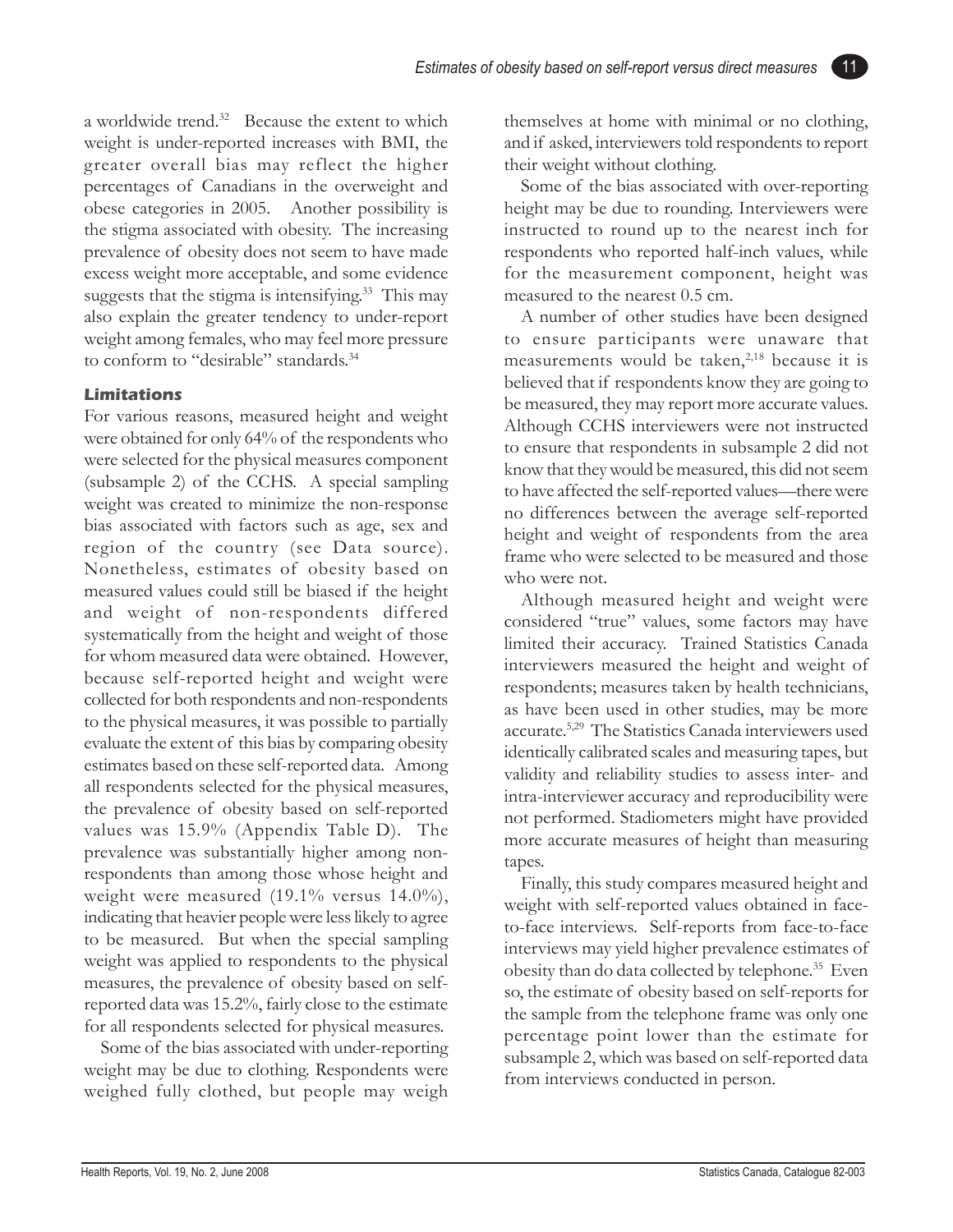## *Why is this study important?*

12

- For fiscal and logistical reasons, self-reported height and weight data are collected in the large-scale health surveys conducted by Statistics Canada.
- $\blacksquare$  It is important to document the extent to which the use of self-reported data biases estimates of overweight and obesity, and to identify factors associated with reporting error.

## *What else is known on this topic?*

The majority of studies have found that self-reports underestimate weight and overestimate height, resulting in lower estimates of the prevalence of obesity, compared with estimates based on measured data.

## *What does this study add?*

- In 2005, the estimate of the prevalence of obesity based measured data was 7 percentage points higher than the estimate based on self-reported data: 22.6% versus 15.2%.
- The degree of underestimation of weight in the 2005 CCHS was greater than that reported by other studies based on population health surveys conducted in the past in various countries.
- Over-reporting of height and under-reporting of weight increased with rising levels of BMI.

#### **Conclusion**

For fiscal and logistical reasons, the collection of self-reported height and weight data will continue in large-scale health surveys conducted by Statistics Canada. As this study reveals, this practice yields biased values for height and weight, which result in substantial misclassification of the population by BMI category. The prevalence of obesity based on measured data was 7 percentage points higher than the estimate based on self-reported data (22.6% versus 15.2%).

The implications of this study are relevant to policy-makers, researchers and data users. Until now, trends in the prevalence of obesity in Canada have generally been based on self-reports, but the use of such data means that the accuracy of estimates and true changes in prevalence over time are unknown.

As well, the results raise the question of whether associations between BMI and obesity-related health conditions are distorted when BMI is derived from self-reported data. It is often suggested that underestimating the prevalence of obesity may *diminish* associations between obesity and health outcomes. However, a second study, also based on 2005 CCHS data,<sup>36</sup> found that associations between obesity-related conditions and overweight and obesity were *exaggerated* when BMI was based on self-reported rather than measured data. To correct the bias, researchers may wish to consider adjusting self-reported values or lowering BMI cut-points for the overweight and obese categories.

Finally, it will be important to measure the magnitude of the bias periodically to see if it changes over time. In 2007, Statistics Canada launched the Canadian Health Measures Survey (CHMS), the most comprehensive national survey using physical measurements ever conducted in Canada. The CHMS data will provide the opportunity for further analysis of the bias resulting from using selfreported measures in estimating the prevalence of obesity. As well, the data set will be used to study measured BMI in comparison with other anthropometric measures such as waist and hip circumference and skinfold measurements.

#### **References** ○○○○○○○○○○○○○○○○

- 1. Connor Gorber S, Tremblay M, Moher D, et al. A comparison of direct vs. self-report measures for assessing height, weight and body mass index: a systematic review. *Obesity Reviews* 2007; 8(4): 307-26.
- 2. Yannakoulia M, Panagiotakos DB, Pitsavos C, et al. Correlates of BMI misreporting among apparently healthy individuals: the ATTICA study. *Obesity* 2006; 14(5): 894-901.

4. Béland Y. Canadian Community Health Survey - Methodological overview. *Health Reports* (Statistics Canada, Catalogue 82-003) 2002; 13(3): 9-14.

<sup>3.</sup> Santillan AA, Camargo CA. Body mass index and asthma among Mexican adults: the effect of using self-reported vs measured weight and height. *International Journal of Obesity and Related Metabolic Disorders* 2003; 27(11): 1430-3.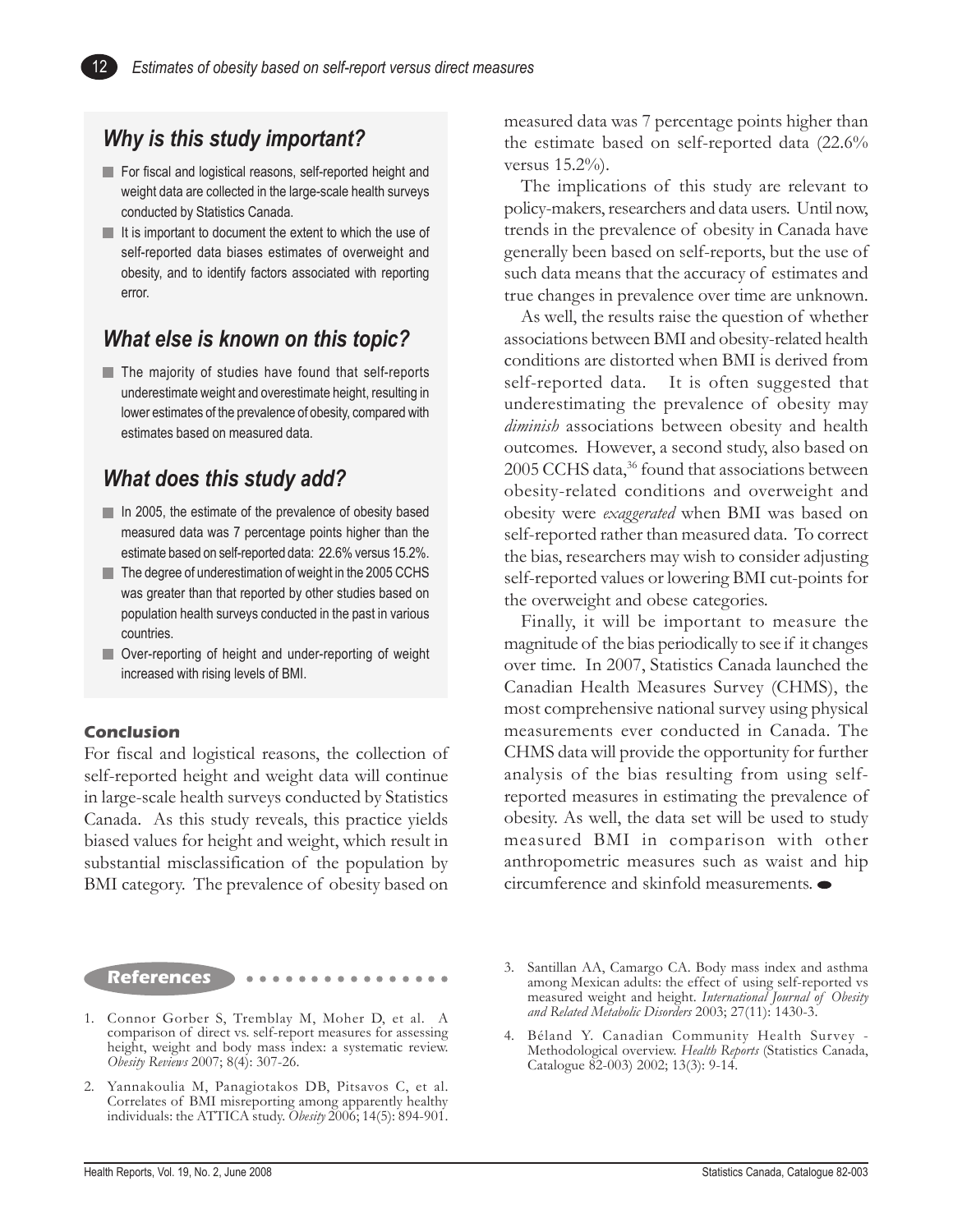- 5. Kuczmarski MF, Kuczmarski RJ, Najjar M. Effects of age on validity of self-reported height, weight, and body mass index: findings from the Third National Health and Nutrition Examination Survey, 1988-1994. *Journal of the American Dietetic Association* 2001; 101(1): 28-34.
- 6. Niedhammer I, Bugel I, Bonenfant S, et al. Validity of selfreported weight and height in the French GAZEL cohort. *International Journal of Obesity* 2000; 24(9): 1111-8.
- 7. Roberts RJ. Can self-reported data accurately describe the prevalence of overweight? *Public Health* 1995; 109(4): 275-84.
- 8. Bostrom G, Diderichsen F. Socioeconomic differentials in misclassification of height, weight and body mass index based on questionnaire data. *International Journal of Epidemiology* 1997; 26(4): 860-6.
- 9. Ziebland S, Thorogood M, Fuller A, et al. Desire for the body normal: body image and discrepancies between self reported and measured height and weight in a British population. *Journal of Epidemiology and Community Health* 1996; 50(1): 105-6.
- 10. Rao JNK, Wu CFJ, Yue K. Some recent work on resampling methods for complex surveys. *Survey Methodology* (Statistics Canada, Catalogue 12-001) 1992; 18(2): 209-17.
- 11. Rust KF, Rao JNK. Variance estimation for complex surveys using replication techniques. *Statistical Methods in Medical Research* 1996; 5: 281-310.
- 12. Yeo D, Mantel H, Liu TP. Bootstrap variance estimation for the National Population Health Survey. *Proceedings of the Annual Meeting of the American Statistical Association, Survey Research Methods Section*, *August 1999.* Baltimore: American Statistical Association, 1999.
- 13. Health Canada. *Canadian Guidelines for Body Weight Classification in Adults* (Catalogue H49-179) Ottawa: Health Canada, 2003.
- 14. World Health Organization. *Physical Status: The Use and Interpretation of Anthropometry, Report of the WHO Expert Committee* (WHO Technical Report Series, No. 854) Geneva: World Health Organization, 1995.
- 15. Cole TJ, Bellizzi MC, Flegal KM, et al. Establishing a standard definition for child overweight and obesity worldwide: international survey. *British Medical Journal* 2000; 320(7244): 1240-3.
- 16. Canadian Fitness and Lifestyle Research Institute. Available at: www.cflri.ca. Accessed July 27, 2007.
- 17. Alvarez-Torices JC, Franch-Nadal J, Alvarez-Guisasola F, et al. Self-reported height and weight and prevalence of obesity. Study in a Spanish population. *International Journal of Obesity and Related Metabolic Disorders* 1993; 17(11): 663-7.
- 18. Stewart AW, Jackson RT, Ford MA, et al. Underestimation of relative weight by use of self-reported height and weight. *American Journal of Epidemiology* 1987; 125(1): 122-6.
- 19. de Groot CP, Perdigao AL, Deurenberg P. Longitudinal changes in anthropometric characteristics of elderly Europeans. SENECA Investigators. *European Journal of Clinical Nutrition* 1996; 50 Suppl 2: S9-15.
- 20. Villanueva EV. The validity of self-reported weight in US adults: a population based cross-sectional study. *BMC Public Health* 2001; 1: 11.

21. Rowland ML. Self-reported weight and height. *American Journal of Clinical Nutrition* 1990; 52(6): 1125-33.

- 22. Spencer EA, Appleby PN, Davey GK, et al. Validity of selfreported height and weight in 4808 EPIC-Oxford participants. *Public Health Nutrition* 2002; 5(4): 561-5.
- 23. Gunnell D, Berney L, Holland P, et al. How accurately are height, weight and leg length reported by the elderly, and how closely are they related to measurements recorded in childhood? *International Journal of Epidemiology* 2000; 29(3): 456-64.
- 24. Bolton-Smith C, Woodward M, Tunstall-Pedoe H, et al. Accuracy of the estimated prevalence of obesity from self reported height and weight in an adult Scottish population. *Journal of Epidemiology and Community Health* 2000; 54(2): 143-8.
- 25. Avila-Funes JA, Gutierrez-Robledo LM, Ponce De Leon RS. Validity of height and weight self-report in Mexican adults: Results from the National Health and Aging Study. *The Journal of Nutrition, Health & Aging* 2004; 8(5): 355-61.
- 26. Jalkanen L, Tuomilehto J, Tanskanen A, et al. Accuracy of self-reported body weight compared to measured body weight. A population survey. *Scandinavian Journal of Social Medicine* 1987; 15(3): 191-8.
- 27. Schmidt MI, Duncan BB, Tavares M, et al. Validity of selfreported weight—a study of urban Brazilian adults. *Revista De Saude Publica* 1993; 27(4): 271-6.
- 28. Millar WJ. Distribution of body weight and height: comparison of estimates based on self-reported and observed measures. *Journal of Epidemiology and Community Health* 1986; 40(4): 319-23.
- 29. Rowland ML. Reporting bias in height and weight data. *Statistical Bulletin of the Metropolitan Insurance Company* 1989; 70(2): 2-11.
- 30. Tjepkema M. Adult obesity. *Health Reports* (Statistics Canada, Catalogue 82-003) 2006; 17(3): 9-25.
- 31. Shields M. Overweight and obesity among children and youth. *Health Reports* (Statistics Canada, Catalogue 82-003) 2006; 17(3): 27-42.
- 32. World Health Organization. *Obesity: Preventing and Managing the Global Epidemic* (WHO Technical Report Series, No. 894) Geneva: World Health Organization, 2000.
- 33. Puhl RM, Brownell KD. Psychosocial origins of obesity stigma: toward changing a powerful and pervasive bias. *Obesity Reviews* 2003; 4(4): 213-27.
- 34. Larson MR. Social desirability and self-reported weight and height. *International Journal of Obesity* 2000; 24(5): 663-5.
- 35. Béland Y, St-Pierre M. Mode effects in the Canadian Community Health Survey: a comparison of CATI and CAPI. In: Lepkowski J, Tucker C, Brick J M, et al., eds. *Advances in Telephone Survey Methodology*. New York, N.Y.: Wiley, 2008: 297-314.
- 36. Shields M, Connor Gorber S, Tremblay M. Effects of measurement on obesity and morbidity. *Health Reports* (Statistics Canada, Catalogue 82-003) 2008; 19(2): ??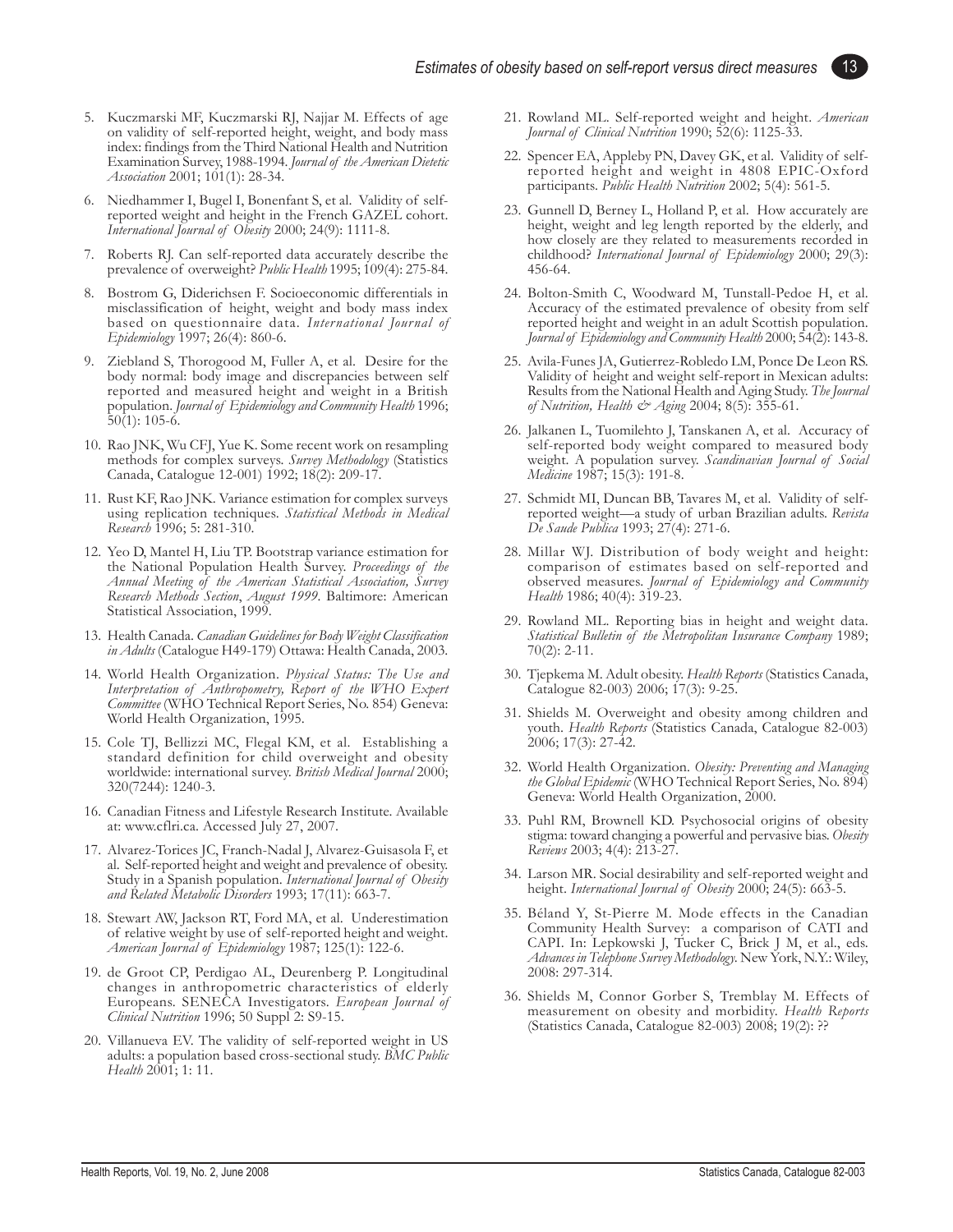

## **Appendix**

#### **Table A**

**Regression coefficients relating selected characteristics to difference† between measured and self-reported height (cm), household population aged 12 years or older, Canada excluding territories, 2005**

|                                                                                                                                 |                                         | <b>Males</b>                                                             |                                                            | <b>Females</b>                          |                                                              |                                                            |  |
|---------------------------------------------------------------------------------------------------------------------------------|-----------------------------------------|--------------------------------------------------------------------------|------------------------------------------------------------|-----------------------------------------|--------------------------------------------------------------|------------------------------------------------------------|--|
|                                                                                                                                 | <b>Regression</b><br>coefficient<br>(B) | 95%<br>confidence<br>interval                                            | <b>Standardized</b><br>regression<br>coefficient<br>(beta) | <b>Regression</b><br>coefficient<br>(B) | 95%<br>confidence<br>interval                                | <b>Standardized</b><br>regression<br>coefficient<br>(beta) |  |
| Age group<br>12 to 24 years<br>25 to 44 years<br>45 to 64 years <sup><math>‡</math></sup><br>65 to 79 years                     | 0.17<br>0.02<br>$\cdots$<br>$-0.99*$    | $-0.48$ to $0.82$<br>$-0.54$ to $0.58$<br>$\cdots$<br>$-1.68$ to $-0.29$ | 0.02<br>0.00<br>$\ldots$<br>$-0.09$                        | 0.15<br>$-0.14$<br>$\cdots$<br>$-0.75*$ | $-0.43$ to $0.74$<br>$-0.62$ to $0.33$<br>$-1.29$ to $-0.22$ | 0.02<br>$-0.02$<br>$\cdots$<br>$-0.07$                     |  |
| 80 years or older<br>Household income decile<br>1 to 3 (lowest)<br>4 to $7‡$<br>8 to 10 (highest)                               | $-1.55*$<br>$-0.14$<br>$-0.34$          | $-2.71$ to $-0.39$<br>$-0.64$ to $0.36$<br>-0.85 to 0.18                 | $-0.06$<br>$-0.02$<br>$-0.04$                              | $-2.08*$<br>$-0.16$<br>$-0.34$          | $-2.98$ to $-1.18$<br>$-0.62$ to $0.30$<br>$-0.80$ to $0.11$ | $-0.13$<br>$-0.02$<br>$-0.04$                              |  |
| Immigrant status<br>Immigrant (0 to 10 years in Canada)<br>Immigrant (11 or more years in Canada)<br>Canadian-born <sup>#</sup> | $-0.22$<br>$-0.18$<br>$\cdots$          | $-1.10$ to 0.66<br>$-0.73$ to $0.38$<br>$\cdots$                         | $-0.02$<br>$-0.02$<br>$\ldots$                             | $-0.35$<br>$-0.43$<br>$\ldots$          | $-1.01$ to 0.31<br>$-1.01$ to 0.15                           | $-0.03$<br>$-0.05$<br>$\ldots$                             |  |
| Leisure-time physical activity level<br>Active<br>Moderate<br>Inactive <sup>#</sup>                                             | $-0.10$<br>$-0.05$<br>$\cdots$          | $-0.61$ to $0.41$<br>$-0.51$ to $0.42$<br>$\cdots$                       | $-0.01$<br>$-0.01$<br>$\cdots$                             | $-0.10$<br>$-0.31$<br>$\cdots$          | -0.56 to 0.36<br>$-0.76$ to $0.13$<br>$\cdots$               | $-0.01$<br>$-0.04$<br>$\cdots$                             |  |
| Measured height (cm)                                                                                                            | $0.16*$                                 | 0.12 to 0.19                                                             | 0.38                                                       | $0.14*$                                 | 0.10 to 0.18                                                 | 0.32                                                       |  |
| Measured weight (kg)                                                                                                            | $-0.05*$                                | $-0.06$ to $-0.03$                                                       | $-0.22$                                                    | $-0.03*$                                | $-0.05$ to $-0.02$                                           | $-0.15$                                                    |  |
| Intercept                                                                                                                       | $-24.24$                                |                                                                          |                                                            | $-20.86$                                |                                                              |                                                            |  |
| <b>Model information</b><br>R <sup>2</sup><br>Sample size                                                                       | 0.14<br>2,106                           |                                                                          |                                                            | 0.15<br>2,429                           |                                                              |                                                            |  |

† measured minus self-reported

‡ reference category

\* significantly different from estimate for reference category or from 0 for continuous variables (p < 0.05)

... not applicable

**Source:** 2005 Canadian Community Health Survey (subsample 2).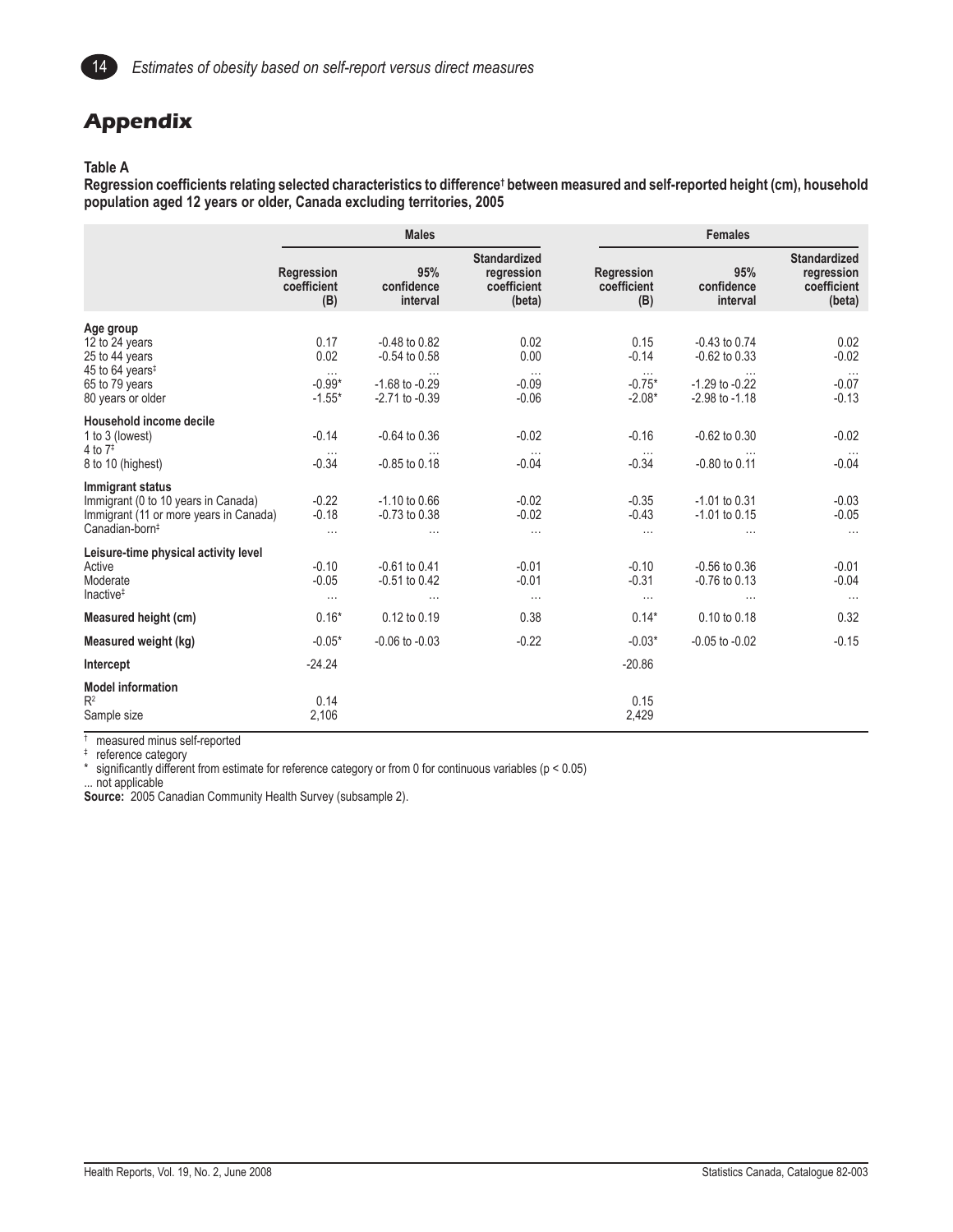15

#### **Table B**

**Regression coefficients relating selected characteristics to difference† between measured and self-reported weight (kg), household population aged 12 years or older, Canada excluding territories, 2005**

|                                                                                                                                 |                                                | <b>Males</b>                                                                               |                                                            | <b>Females</b>                                    |                                                                                              |                                                            |  |
|---------------------------------------------------------------------------------------------------------------------------------|------------------------------------------------|--------------------------------------------------------------------------------------------|------------------------------------------------------------|---------------------------------------------------|----------------------------------------------------------------------------------------------|------------------------------------------------------------|--|
|                                                                                                                                 | Regression<br>coefficient<br>(B)               | 95%<br>confidence<br>interval                                                              | <b>Standardized</b><br>regression<br>coefficient<br>(beta) | Regression<br>coefficient<br>(B)                  | 95%<br>confidence<br>interval                                                                | <b>Standardized</b><br>regression<br>coefficient<br>(beta) |  |
| Age group<br>12 to 24 years<br>25 to 44 years<br>45 to 64 years <sup>‡</sup><br>65 to 79 years<br>80 years or older             | 0.81<br>$-0.21$<br>$\cdots$<br>0.25<br>$-0.26$ | $-0.03$ to $1.66$<br>$-0.87$ to $0.45$<br>$\cdots$<br>$-0.43$ to $0.93$<br>$-1.28$ to 0.77 | 0.08<br>$-0.03$<br>$\ldots$<br>0.02<br>$-0.01$             | $-0.04$<br>$-0.33$<br>$\cdots$<br>0.07<br>$-0.15$ | $-0.64$ to $0.56$<br>$-0.89$ to $0.22$<br>$\cdots$<br>$-0.92$ to $1.06$<br>$-0.95$ to $0.64$ | 0.00<br>$-0.04$<br>$\cdots$<br>0.01<br>$-0.01$             |  |
| Household income decile<br>1 to 3 (lowest)<br>4 to $7‡$<br>8 to 10 (highest)                                                    | 0.31<br>$\ldots$<br>0.12                       | $-0.26$ to $0.87$<br>$-0.40$ to $0.64$                                                     | 0.03<br>$\cdots$<br>0.01                                   | $-0.24$<br>$\ldots$<br>0.08                       | $-0.69$ to $0.21$<br>$-0.51$ to $0.66$                                                       | $-0.03$<br>$\cdots$<br>0.01                                |  |
| Immigrant status<br>Immigrant (0 to 10 years in Canada)<br>Immigrant (11 or more years in Canada)<br>Canadian-born <sup>#</sup> | $-0.88$<br>0.05<br>$\ldots$                    | $-2.05$ to 0.29<br>$-0.61$ to $0.72$<br>$\ldots$                                           | $-0.06$<br>0.01<br>$\ldots$                                | 0.45<br>0.22<br>$\ldots$                          | -0.27 to 1.17<br>$-0.36$ to $0.79$<br>$\ldots$                                               | 0.03<br>0.02<br>$\ldots$                                   |  |
| Leisure-time physical activity level<br>Active<br>Moderate<br>Inactive <sup>#</sup>                                             | 0.31<br>0.09<br>$\cdots$                       | $-0.20$ to $0.83$<br>-0.41 to 0.59<br>$\cdots$                                             | 0.04<br>0.01<br>$\cdots$                                   | $0.79*$<br>0.25<br>$\cdots$                       | 0.32 to 1.25<br>$-0.13$ to $0.63$<br>$\cdots$                                                | 0.08<br>0.03<br>$\cdots$                                   |  |
| End-digit preference for weight<br>Yes<br>No <sup>‡</sup>                                                                       | $-0.18$<br>$\cdots$                            | $-0.63$ to $0.28$<br>$\cdots$                                                              | $-0.02$<br>$\ldots$                                        | $0.47*$<br>$\cdots$                               | 0.15 to 0.78<br>$\cdots$                                                                     | 0.06<br>$\ldots$                                           |  |
| Measured weight (kg)                                                                                                            | $0.13*$                                        | 0.10 to 0.15                                                                               | 0.52                                                       | $0.11*$                                           | 0.09 to 0.14                                                                                 | 0.50                                                       |  |
| Measured height (cm)                                                                                                            | $-0.09*$                                       | $-0.13$ to $-0.05$                                                                         | $-0.20$                                                    | $-0.03$                                           | $-0.05$ to $0.00$                                                                            | $-0.06$                                                    |  |
| Intercept                                                                                                                       | 6.91                                           |                                                                                            |                                                            | $-1.48$                                           |                                                                                              |                                                            |  |
| <b>Model information</b><br>R <sup>2</sup><br>Sample size                                                                       | 0.20<br>2,110                                  |                                                                                            |                                                            | 0.25<br>2,427                                     |                                                                                              |                                                            |  |

† measured minus self-reported

‡ reference category

\* significantly different from estimate for reference category or from 0 for continuous variables (p < 0.05)

... not applicable

**Source:** 2005 Canadian Community Health Survey (subsample 2).